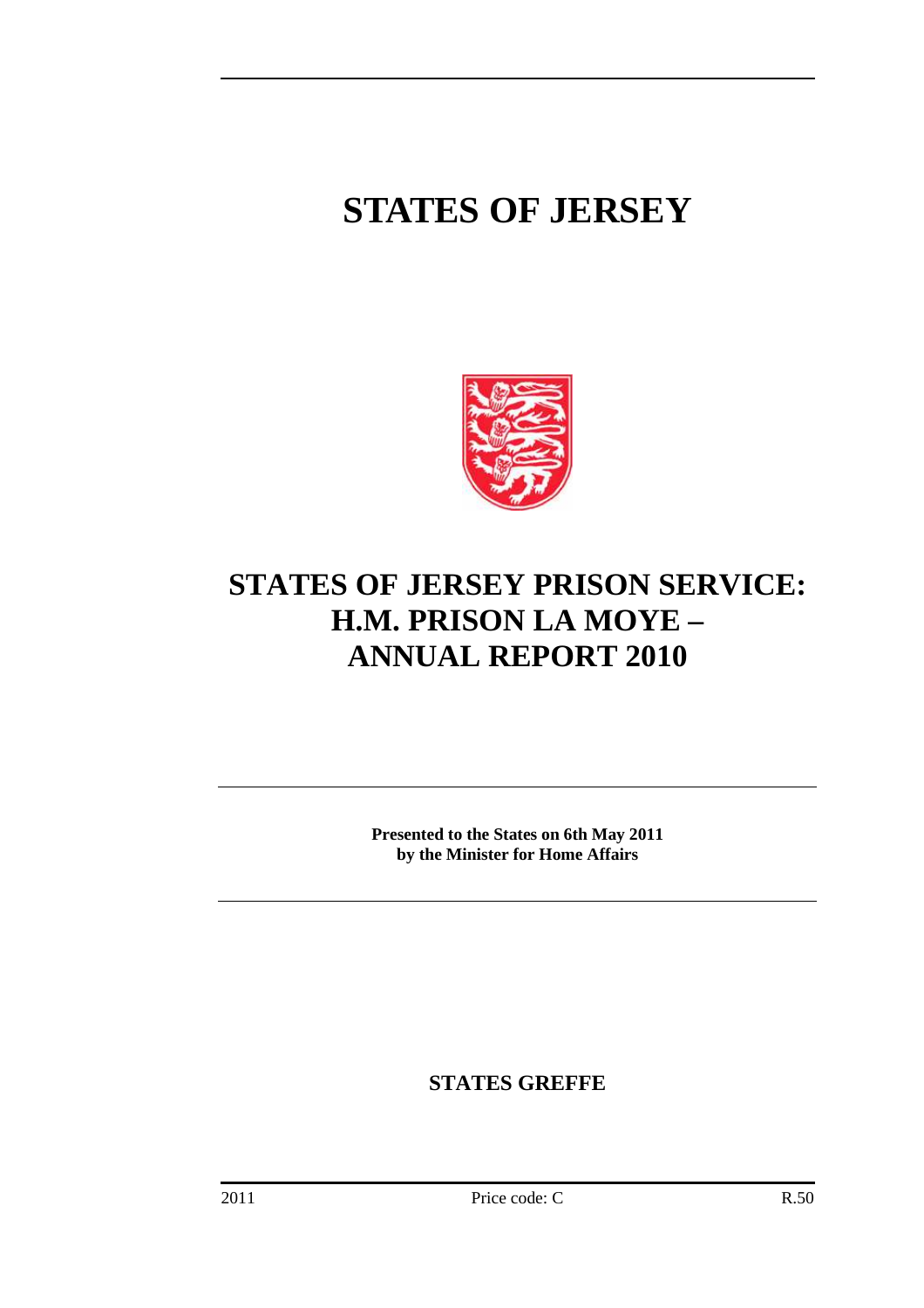2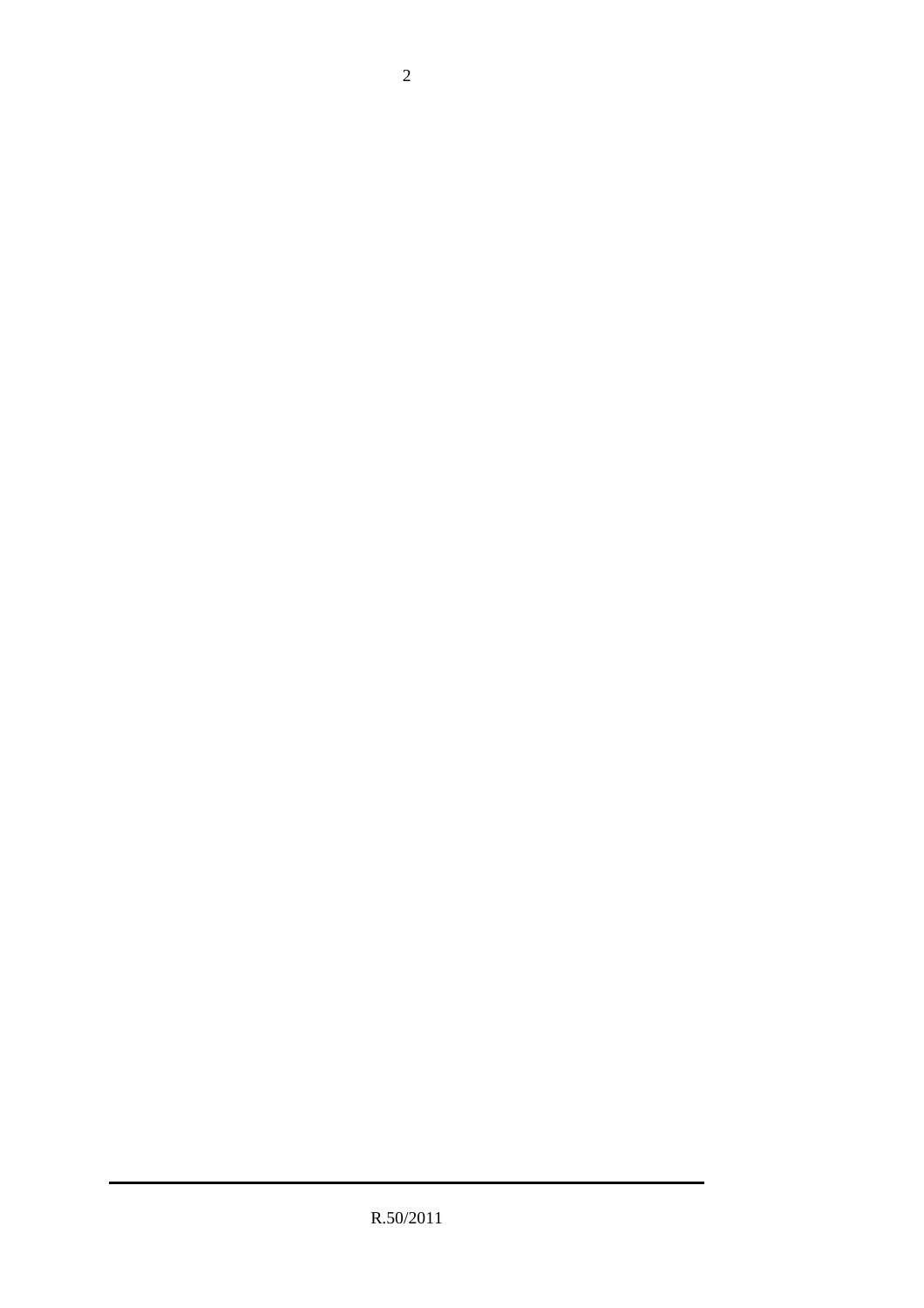

# **STATES OF JERSEY PRISON SERVICE**

# **H.M. PRISON LA MOYE**

# **ANNUAL REPORT 2010**

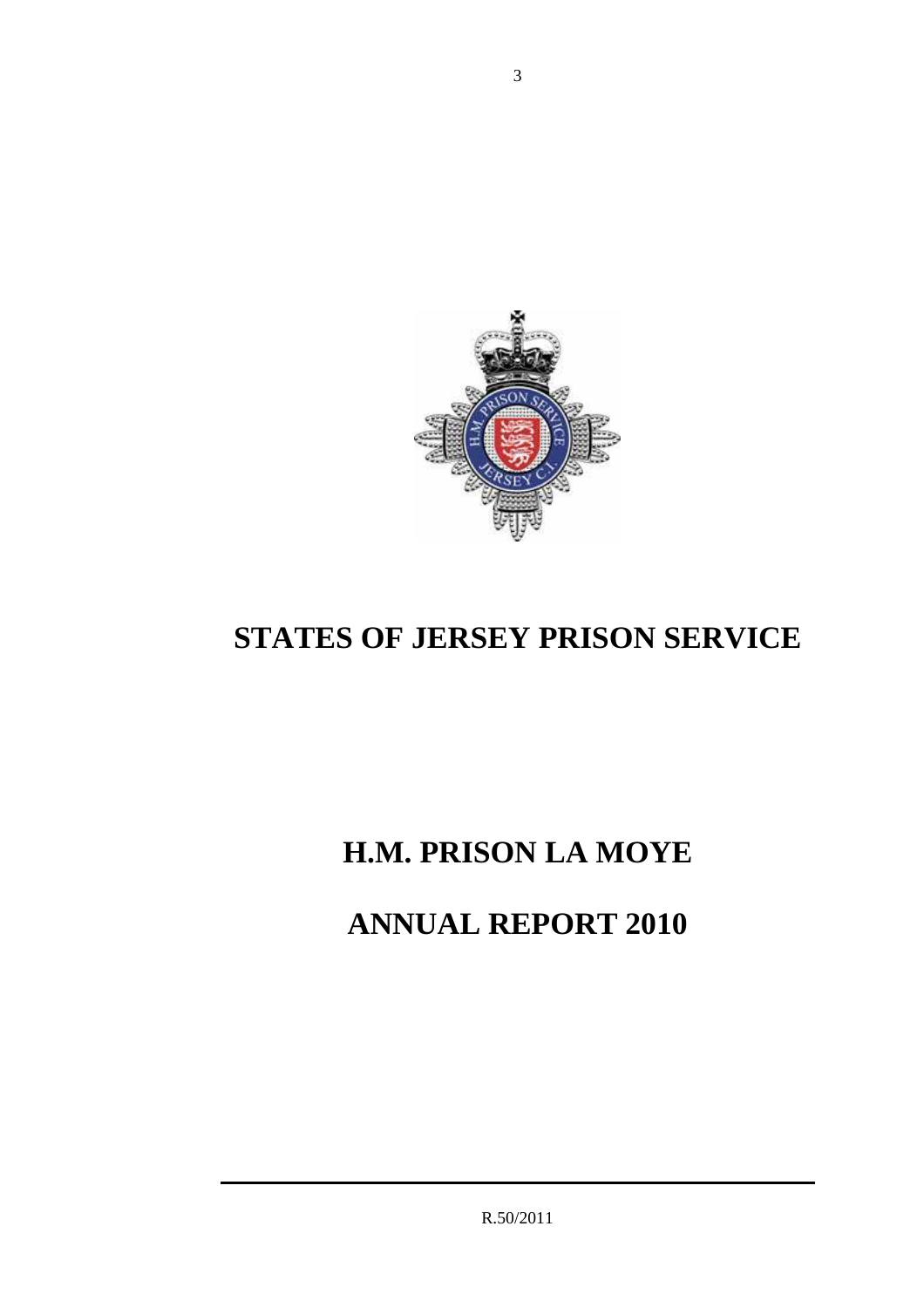|             |                                                               | Page |
|-------------|---------------------------------------------------------------|------|
|             |                                                               |      |
|             |                                                               |      |
|             |                                                               |      |
| 1.          |                                                               |      |
| 1.1         | Breakdown of Prisoner Accommodation (from December 2009) 7    |      |
| 1.2         |                                                               |      |
| 1.3         |                                                               |      |
| 1.4         |                                                               |      |
| 1.5         |                                                               |      |
| 2.          |                                                               |      |
| 3.          |                                                               |      |
| 3.1         |                                                               |      |
| 3.2         |                                                               |      |
|             |                                                               |      |
| 4.          |                                                               |      |
| 4.1         |                                                               |      |
| 4.2         |                                                               |      |
| 4.3         |                                                               |      |
| 4.4         |                                                               |      |
| 4.5         | Total numbers attending core education courses in 2010 16     |      |
| 4.6         |                                                               |      |
| 4.7         |                                                               |      |
| 4.8         |                                                               |      |
| 4.9<br>4.10 |                                                               |      |
| 4.11        |                                                               |      |
|             |                                                               |      |
| 5.          |                                                               |      |
| 5.1         |                                                               |      |
| 5.2         |                                                               |      |
|             |                                                               |      |
| 6.          |                                                               |      |
| 6.1<br>6.2  | Developments in Healthcare Provision/Requirements for 2010 19 |      |
|             |                                                               |      |
| 7.          |                                                               |      |
| 7.1         |                                                               |      |
| 7.2         |                                                               |      |
| 7.3         |                                                               |      |
| 7.4         |                                                               |      |
|             |                                                               |      |
| 8.<br>8.1   |                                                               |      |
| 8.2         |                                                               |      |
| 8.3         | Total of Prisoners attending Group Interventions in 2010 23   |      |
|             |                                                               |      |
|             |                                                               |      |
|             |                                                               |      |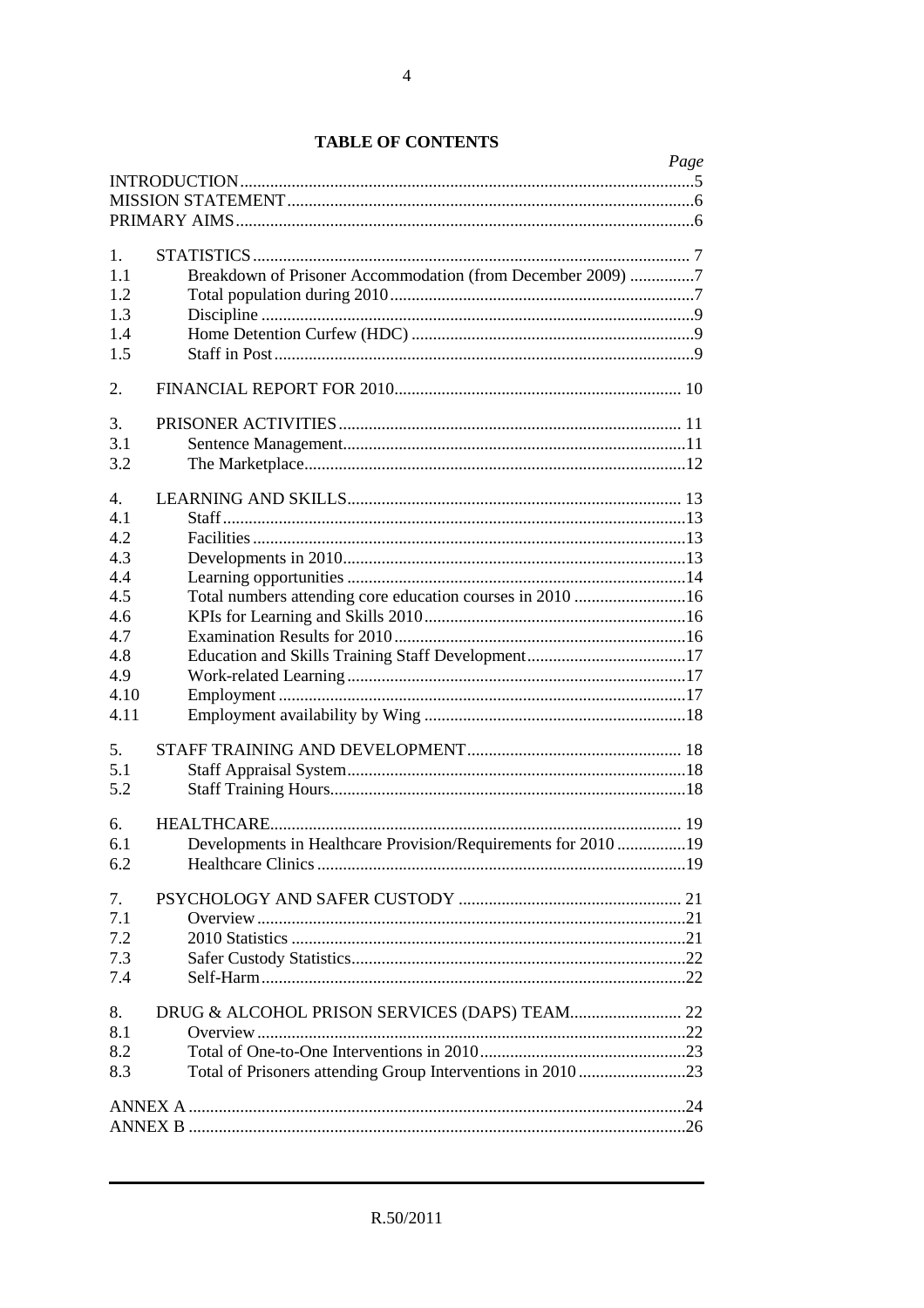#### **INTRODUCTION**

I am pleased to report on the performance of the Jersey Prison Service during 2010. We successfully drove forward a number of new initiatives and developments and did so within our allocated budget.

The size of the prisoner population remained relatively static, with the daily average being slightly down on 2009 at 178, but peaking at 199 (identical to 2009). However, it is interesting to note that there was a significant reduction in the number of admissions from the U.K., but this was matched by the increase in admissions from Jersey residents.

Staffing levels also remained relatively static and we were almost up to strength for most of the year. We did have a few leavers in the last quarter and ended the year 7 officers down.

It was a very good year in regard to staff personal development, and among our achievements were: 7 managers successfully completed the Modern Manager Programme at levels 3 or 5, our Deputy Head of Education and Skills completed the National Professional Qualification for Headship, and 5 staff completed the Preparing to Teach in the Lifelong Learning Sector (PTLLS) Certificate taught by Highlands College.

Providing learning opportunities and skills development for prisoners continued to be high on the agenda; and the new prisoner accommodation and sports hall coming on stream in December 2009 facilitated further expansion of the Learning and Skills Department in 2010 by allowing expansion into some of the older, vacated buildings. This resulted in better facilities for brickwork training, the art class, the IT class and the library.

The Learning and Skills Department gained accreditation with several examination boards (detailed in the attached report) allowing the Prison to administer and invigilate a wide range of public examinations. Seven staff completed the City and Guilds Assessor course taught by Highlands College.

A further significant development was the introduction of in-cell IT hardware that allows prisoners to access education services directly from their cells via an intranet.

We developed an excellent partnership with ACET Jersey to deliver training to staff and prisoners related to blood-borne viruses.

In conclusion, I am delighted to report on another very good performance at H.M.P. La Moye and I take this opportunity to thank the staff at the Prison for their commitment and support during 2010.

( 1) Millar

**Bill Millar Governor**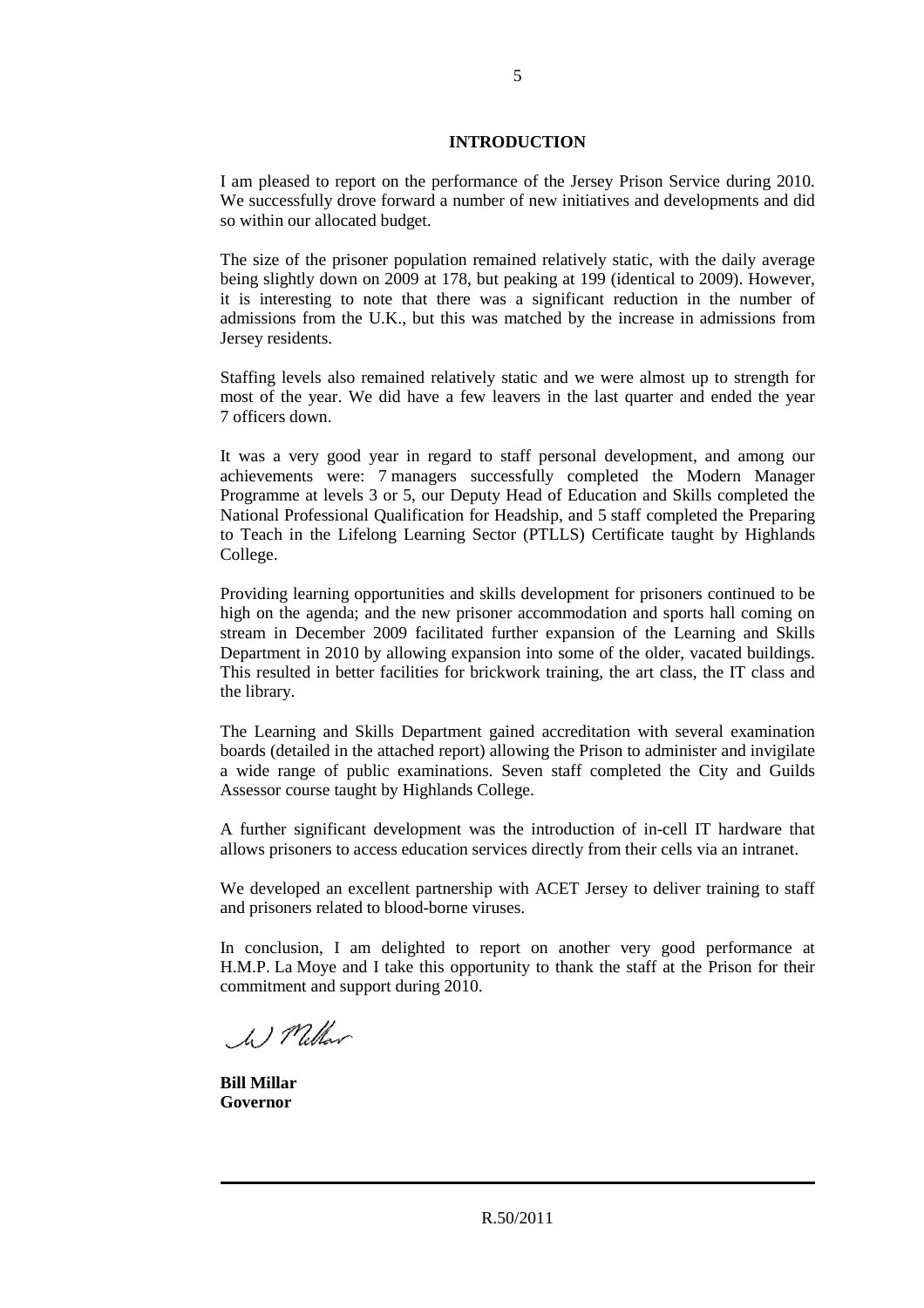#### **MISSION STATEMENT**

- H.M. Prison La Moye will provide a healthy, safe, secure and stimulating environment for all who live and work here. Prisoners will be encouraged to address their offending behaviour and to become involved in education and work-related training, which will enable them to live a law-abiding and purposeful life in custody and after release.
- Supportive relationships with families will be facilitated in order to maintain the positive links that will ensure a successful return to the community. In partnership with other agencies, the prison will provide effective ways to reduce crime and its resultant social and economic costs.
- Our aim is to be a model of best practice and an example to other prisons.

#### **PRIMARY AIMS**

- Protection of the public by keeping in custody those persons committed to us by the Courts in a safe, decent and healthy environment.
- Reduce re-offending by providing constructive regimes, which address offending behaviour and which improve educational and work skills.
- Supporting offenders' positive relationships with their families in order to assist their successful return to the community.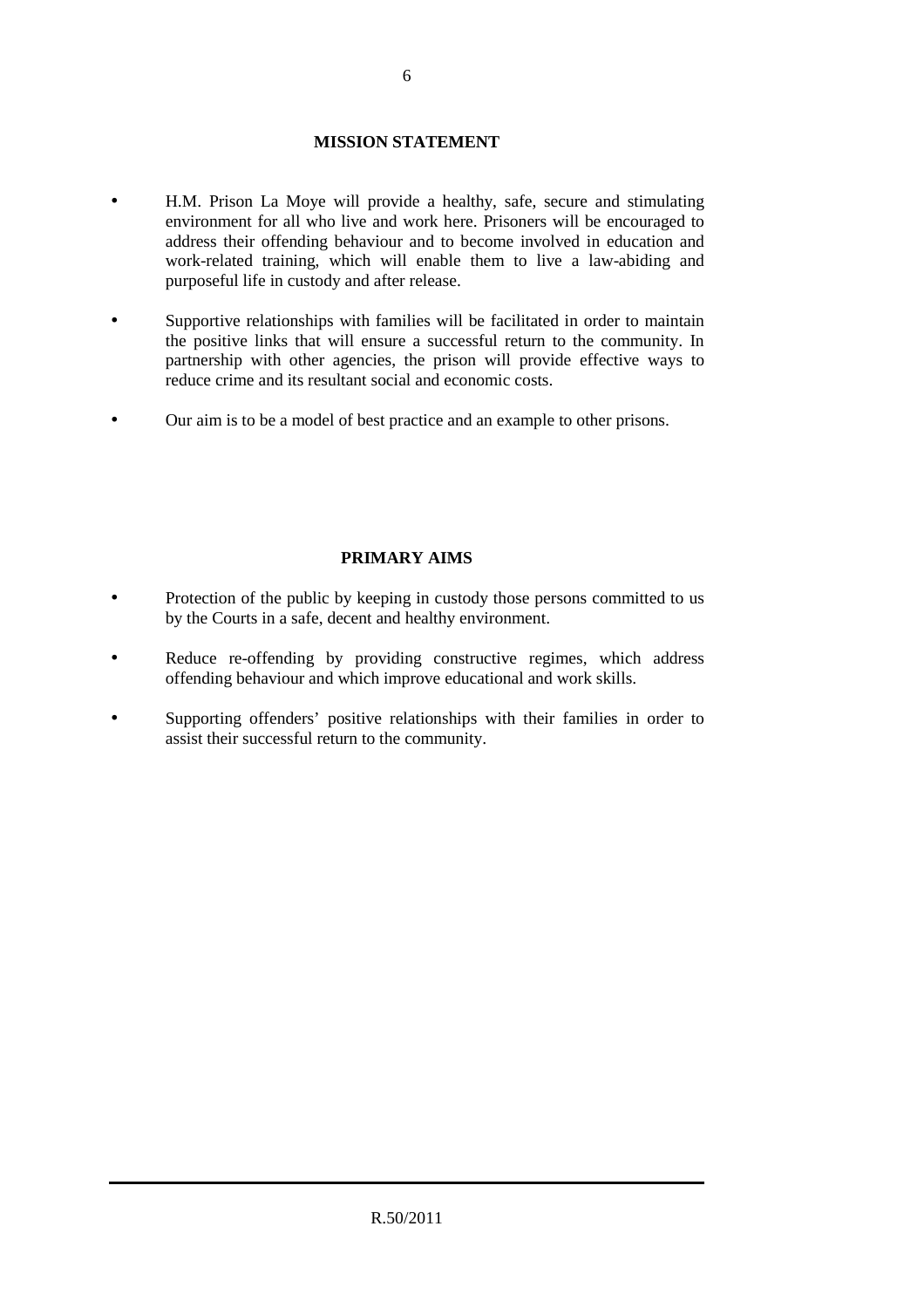#### **1. STATISTICS**

|                             |                     | <b>No. of Prisoner</b> | No. with access to |
|-----------------------------|---------------------|------------------------|--------------------|
| Wing                        | <b>No. of Cells</b> | <b>Places</b>          | in-cell toilet     |
| H                           |                     |                        |                    |
| (Females)                   | 31                  | 35                     | 35                 |
| K3                          |                     |                        |                    |
| (Young Offenders)           | 20                  | 26                     | 26                 |
| <b>J</b> Wing               |                     |                        |                    |
| (Vulnerable Prisoners)      | 41                  | 62                     | 62                 |
| K 1&2                       |                     |                        |                    |
| (Adult Male Mainstream)     | 26                  | 31                     | 31                 |
| L Wing                      |                     |                        |                    |
| (Adult Male Mainstream)     | 60                  | 87                     | 87                 |
|                             |                     |                        | Communal           |
| <b>G Wing</b> (out-workers) | 22                  | 27                     | facilities         |
| Total:                      | 200                 | 268                    | 243                |

# **1.1 Breakdown of Prisoner Accommodation (from December 2009)**

#### **1.2 Total population during 2010**

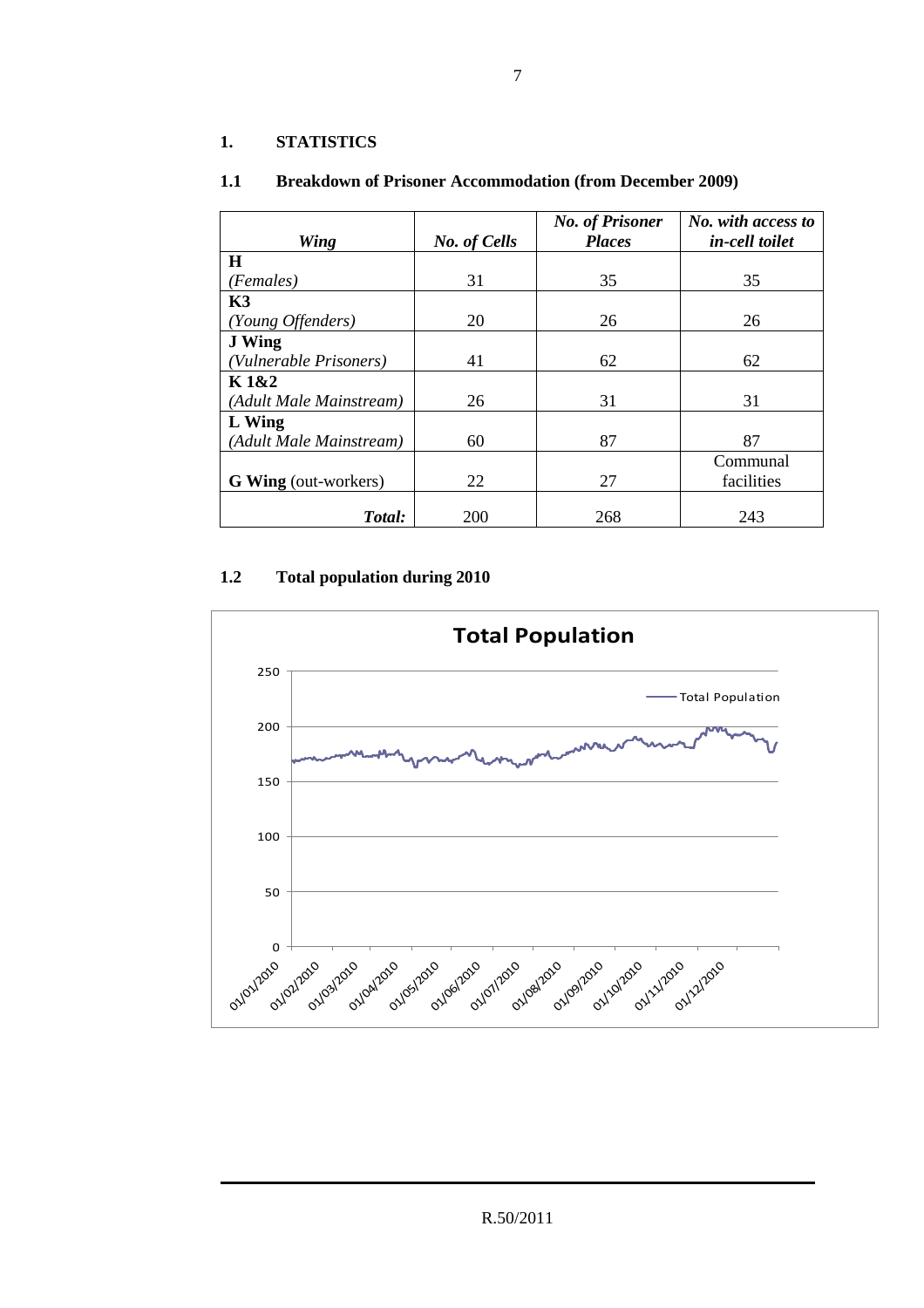| $\cdots$                        |      |      |      |      |      |      |      |
|---------------------------------|------|------|------|------|------|------|------|
| <b>Population</b>               | 2004 | 2005 | 2006 | 2007 | 2008 | 2009 | 2010 |
| <b>Maximum Daily Population</b> | 198  | 181  | 189  | 200  | 193  | 100  | 199  |
| Minimum Daily Population        | 159  | 158  |      | 72   |      |      | 163  |
| <b>Average Daily Population</b> | 171  | 72   | 174  | 83   | 181  | 184  | 78   |

8

## 1.2.2

| <b>Receptions</b>       |     |                                              |    |
|-------------------------|-----|----------------------------------------------|----|
| Male Reception          | 307 | Sentenced to imprisonment or youth detention | 79 |
| <b>Female Reception</b> | 53  | Non-custodial disposals                      | 86 |
|                         |     | In custody but on remand on 31st December    | 49 |
| <b>Total Receptions</b> | 360 |                                              |    |
| Transferred to U.K.     | 19  | Total                                        |    |

# 1.2.3

| <b>Length of Sentence</b>         |          |
|-----------------------------------|----------|
| $\epsilon = 1$ Month              | 17       |
| $\ge$ = 1 Month < 6 Months        | 47       |
| $>$ = 6 Months $\lt$ = 12 Months  | 25       |
| $>$ = 12 Months $\lt$ = 24 Months | 28       |
| $>$ = 24 Months < 60 Months       | 33       |
| $>$ = 60 Months < 72 Months       | 2        |
| $>$ = 72 Months                   | 11       |
| Life                              | $\Omega$ |
| Others (e.g. fines)               | 16       |
| Total                             |          |

# 1.2.4

| <b>Young Offenders</b>                                         | Male   Female   Total |    |
|----------------------------------------------------------------|-----------------------|----|
| Number of prisoners $<$ 21 Years received into Youth Detention |                       |    |
| Number of prisoners $<$ 18 Years received into Youth Detention |                       | 49 |

# 1.2.5

| <b>Previous Convictions</b>                         |  |
|-----------------------------------------------------|--|
| Receptions known to have been previously imprisoned |  |

1.2.6

| <b>Countries of Origin</b> |  |
|----------------------------|--|
| Jersey-born                |  |
| United Kingdom             |  |
| Portugal                   |  |

# 1.2.7

| .                            |  |
|------------------------------|--|
| <b>Temporary Releases</b>    |  |
| Total Temporary Releases     |  |
| Work Experience Releases     |  |
| Number of Prisoners released |  |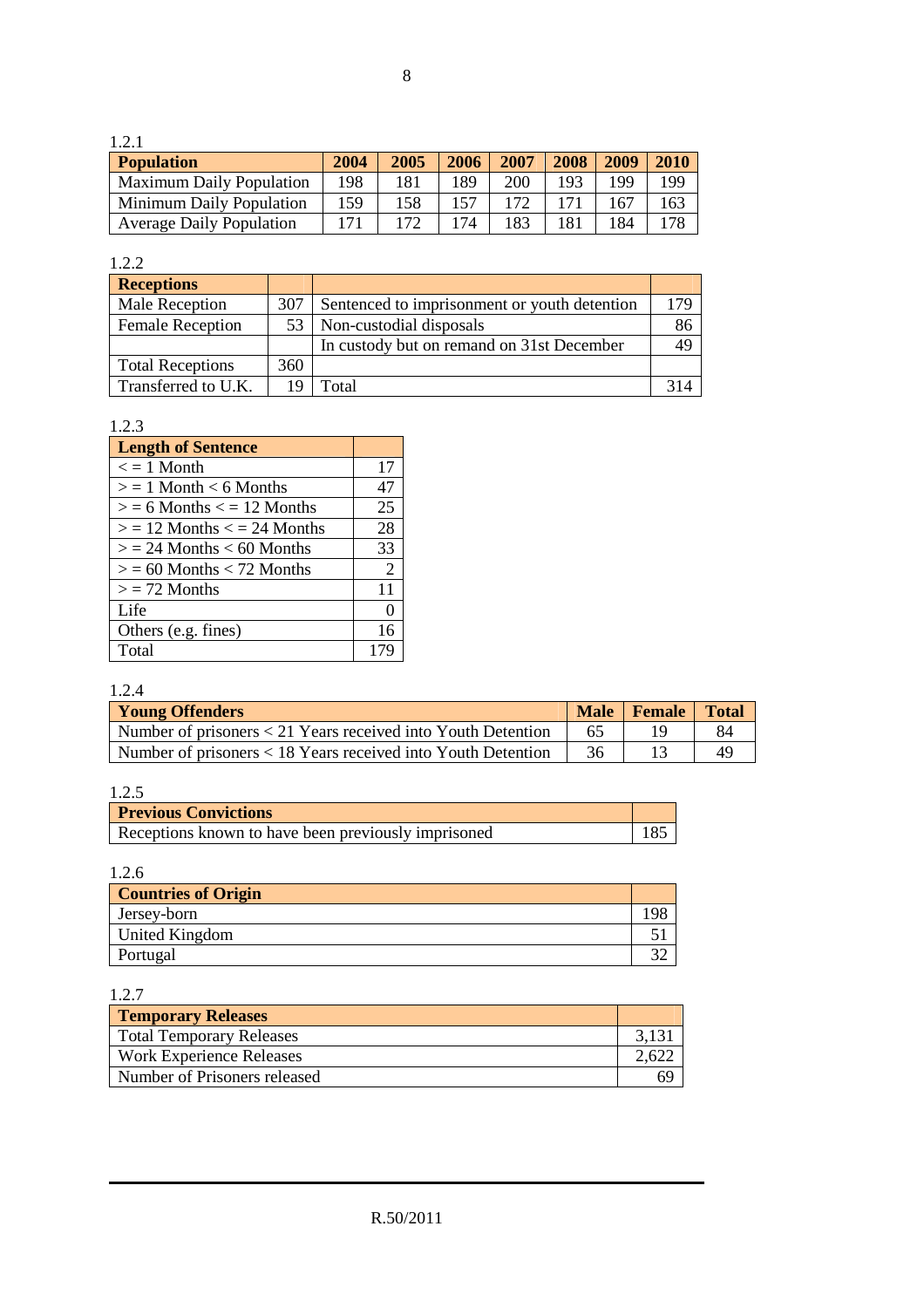#### **1.3 Discipline**

- 1.3.1 During the year, 377 misconduct reports (several for multiple offences) were submitted for contravening Prison Rules. 106 adult prisoners were involved, (101 male, 5 female) and 19 young offenders, (17 male, 2 female). Of these, 7 were referred to the police for investigation.
- 1.3.2 Of the reports submitted against adult prisoners, 53 had more than one report, the highest being one with a total of 26. Of the reports submitted against young offenders, 13 had more than one report, the highest being one with a total of 10.
- 1.3.3 The longest period in cellular confinement was 14 days and the longest period of loss of any other privilege was 14 days.
- 1.3.4 A breakdown of the punishments awarded during 2010 is attached at Annex A. The reduction in the number of assaults carried out by prisoners (down from 31 in 2009 to 19 in 2010) is very encouraging and reflects good management of the anti-bullying policy. There was also a significant reduction in the number of prisoners caught in possession of forbidden articles. This was achieved by the introduction of more robust security procedures, and also transferring the prisoners working in the community out of the mainstream accommodation areas to a standalone accommodation wing.

#### **1.4 Home Detention Curfew (HDC)**

1.4.1 A total of 21 prisoners were granted release on HDC during the year, 15 males, 5 females and one young offender. Three males and one female were recalled to Prison for breaching licence conditions.

#### **1.5 Staff in Post**

1.5.1 On 31st December 2010, staff in post against approved complement was as follows –

|                                        | Approved | In post |
|----------------------------------------|----------|---------|
| Governor                               |          |         |
| Deputy Governor                        |          |         |
| Senior Unit Manager                    | 2        | 2       |
| Unit Manager                           | 5        |         |
| <b>Senior Officers</b>                 | 15       | 15      |
| Catering Officer (including a manager) | 6        | 6       |
| Prison Officer                         | 77       | 70      |
| Nurse Officer (including a manager)    | 6        | 6       |
| <b>Operational Support Grade</b>       | 21       | 21      |
| Engineer Officer (including a manager) | 5        | 5       |
| Civil Servants                         | $23*$    | $22*$   |
| Civilian Horticultural Officer         | 5        | 4       |
| VT Instructors                         | 6        | 6       |
| PTIs (including a manager)             |          |         |

\* rounded up to whole full-time equivalents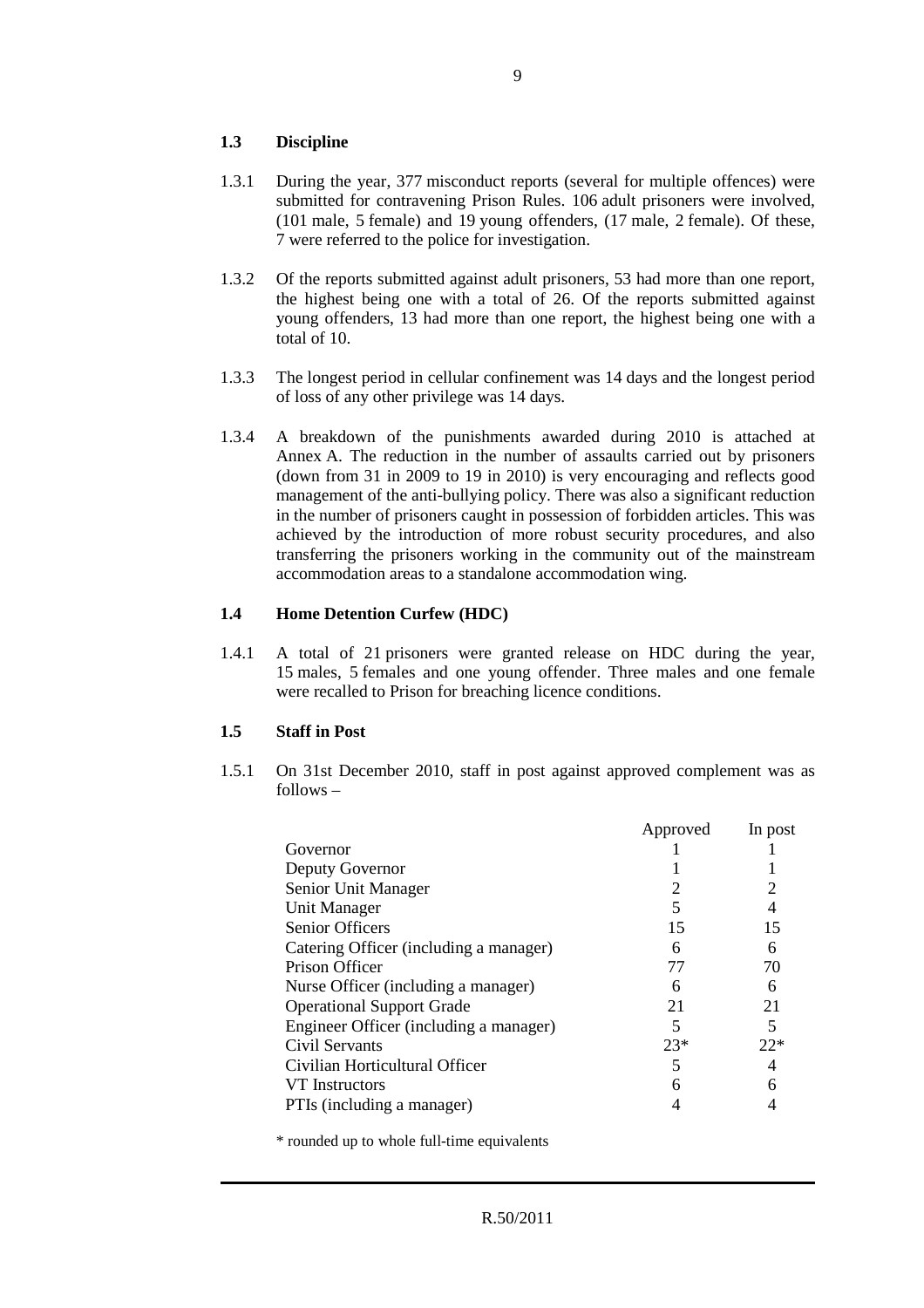## **2. FINANCIAL REPORT FOR 2010**

 $2.1$ 

| 2. l                        |                       |                                            |                                 |
|-----------------------------|-----------------------|--------------------------------------------|---------------------------------|
|                             | <b>BUDGET</b><br>2010 | <b>ACTUAL SPEND/</b><br><b>INCOME 2010</b> | <b>VARIANCE</b><br>(OVER)/UNDER |
| <b>Staff</b>                | £8,645,780            | £8,493,586                                 | £152,194                        |
| Non staff                   |                       |                                            |                                 |
| Premises + Maintenance      | £615,000              | £712,064                                   | (E97,064)                       |
| Supplies + Services         | £1,354,300            | £1,532,308                                 | (E178,008)                      |
| <b>Administrative Costs</b> | £173,300              | £170,318                                   | £2,982                          |
| Cost of Prisoners in U.K.   | £300,000              | £223,117                                   | £76,883                         |
| <b>Total Non Staff</b>      | £2,442,600            | £2,637,807                                 | (E195, 207)                     |
| <b>Total Expenditure</b>    | £11,088,380           | £11,131,393                                | (E43,013)                       |
| Less Income                 |                       |                                            |                                 |
| <b>Prison Industries</b>    | $(\pounds330,000)$    | $(\pounds364,106)$                         | £34,106                         |
| Rent                        | (E100,000)            | (E114, 342)                                | £14,342                         |
| <b>Net Expenditure</b>      | £10,658,380           | £10,652,945                                | £5,435                          |

2.2 Net revenue expenditure for H.M. Prison was £10.65 million, of which £8.49 million (79.7%) were staff costs.

2.3. The cost of prisoners' food was £3.78 per prisoner per day.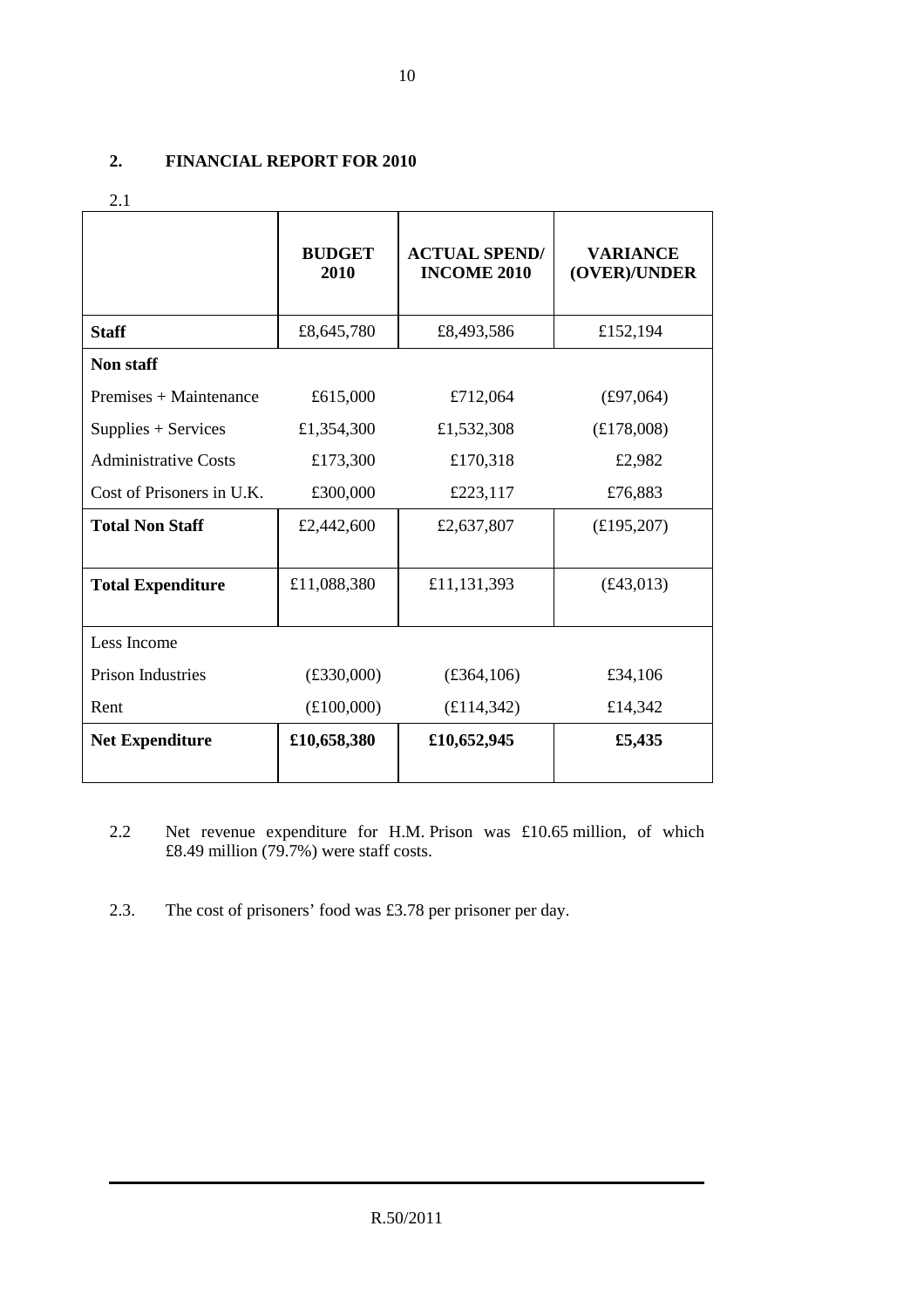#### **3. PRISONER ACTIVITIES**

#### **3.1 Sentence Management**

- 3.1.1 During 2010, a total of 208 sentence plans were completed for convicted prisoners in La Moye, a breakdown of which is set out below. The discharge/ resettlement plans relate to very short-term prisoners; where there is insufficient time to conduct more than one plan before discharge.
- 3.1.2 Throughout the year, only 4 eligible prisoners did not engage with the sentence planning process; one of whom also did not participate in 2009. There were also 3 prisoners who had participated but decided not to continue.

3.1.3

#### **Number and Type of Sentence Plans - 2010**





3.1.4



**Targets - 2010**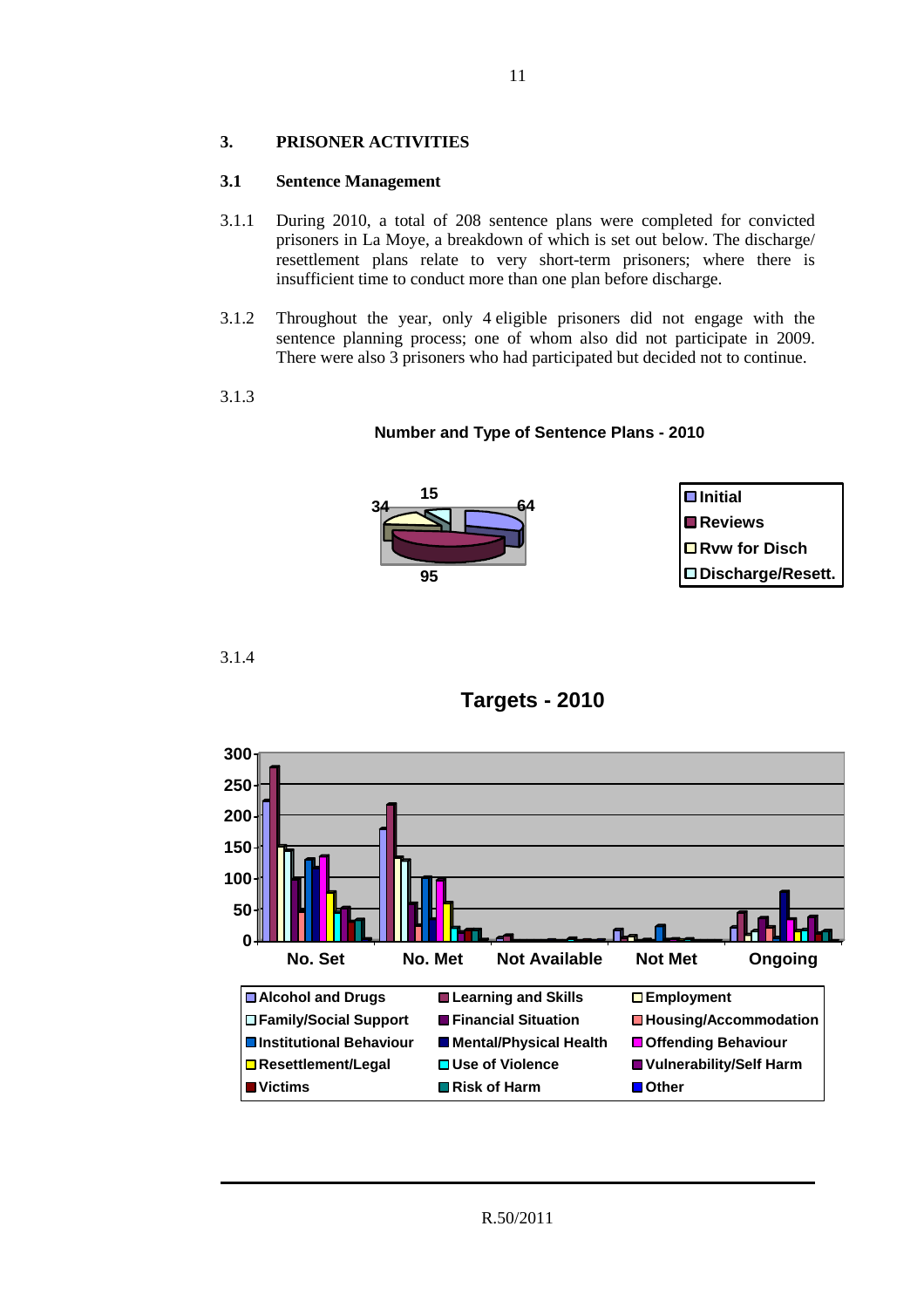#### **3.2 The Marketplace**

- 3.2.1 This event is held every 2 months. The purpose of the Marketplace is to give prisoners access to external "resettlement" agencies as they are nearing the end of their sentence in order to assist them in finding accommodation or employment and/or to give general welfare advice.
- 3.2.2 An average of 7 external agencies attended each event, including
	- Workwise & Careers
	- Housing Agencies
	- Grace Trust
	- Roseneath
	- The Shelter
	- Citizens Advice Bureau
	- Community Banking.





#### **Market Place 2010**

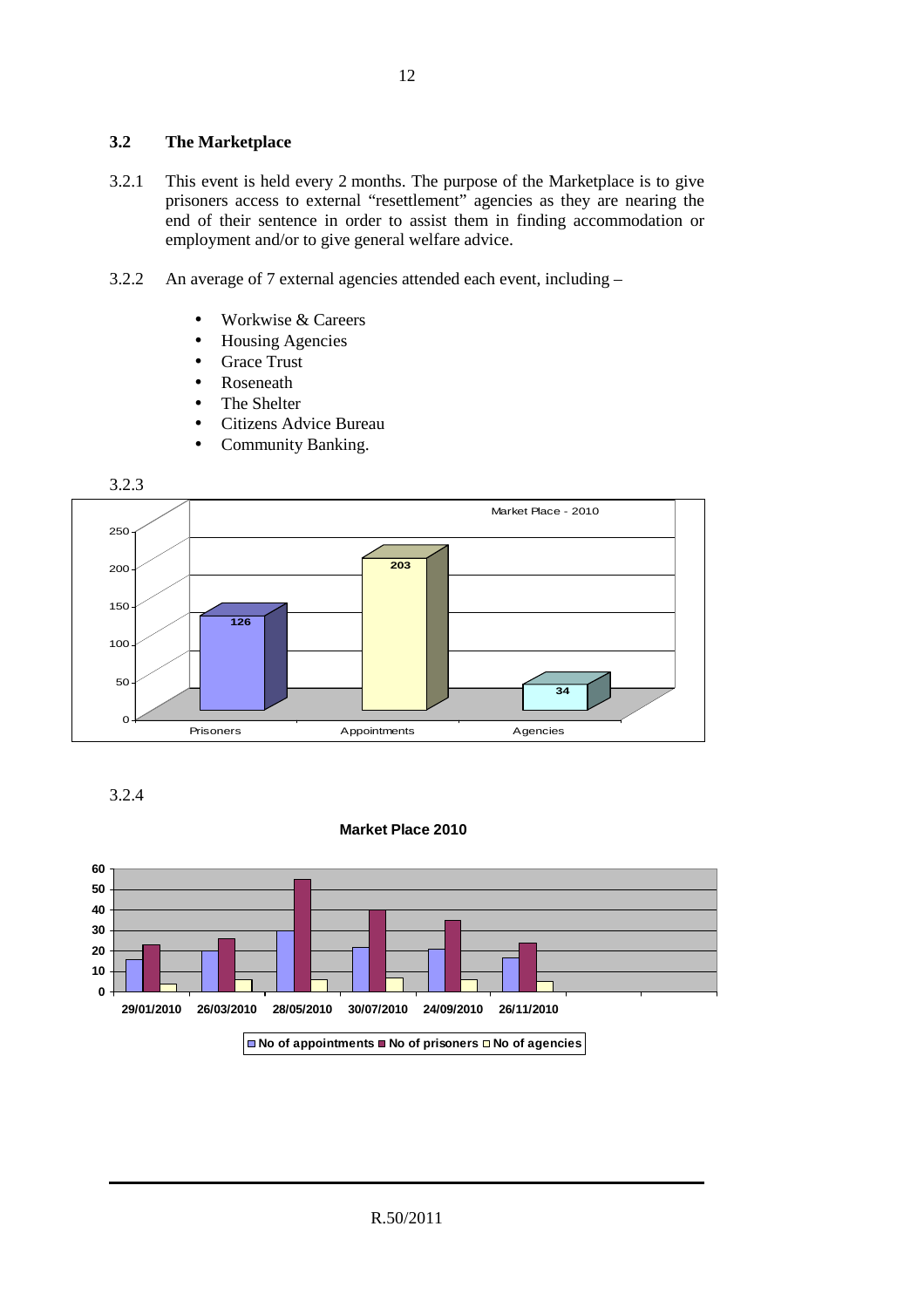#### **4. LEARNING AND SKILLS**

#### **4.1 Staff**

At the end of 2010 the Learning and Skills Department consisted of the following sections, managed by the Head of Learning and Skills –

| <b>General Education:</b>   | 4 qualified Teachers<br>1 Librarian/Information Resource Assistant<br>2 part-time Teachers, one for basic skills and one for ICT                               |
|-----------------------------|----------------------------------------------------------------------------------------------------------------------------------------------------------------|
| <b>Vocational training:</b> | 1 Vocational Training and Workshop Manager<br>5 Vocational Instructors covering brickwork, carpentry (x 2),<br>painting and decorating and industrial cleaning |
| <b>Horticultural</b>        | 1 Horticulture Manager                                                                                                                                         |
| Compound:                   | 3 Horticultural Instructors                                                                                                                                    |
| <b>Physical Education</b>   | 1 PE Manager                                                                                                                                                   |
| Department:                 | 3 PE Officer Instructors                                                                                                                                       |

### **4.2 Facilities**

- 4.2.1 The Department works in the following areas within the Prison:
	- Carpentry production workshop
	- Carpentry training workshop
	- Painting and decorating training workshop
	- Brick and Blockwork training workshop
	- Life skills kitchen
	- Recycling workshop
	- Carpentry finishing workshop
	- VPU recycling Workshop
	- Horticulture Compound
	- Education Centre (EC) with a general classroom and IT classroom
	- **Library**
	- Art room
	- Association Rooms on each Wing for Basic Skills and ESOL Lessons
	- Fitness Centre and Sports Hall, including Astroturf area and classroom.

#### **4.3 Developments in 2010**

4.3.1 Further to the opening of new prisoner accommodation in December 2009, the Learning and Skills Department was able to expand into some of the previous residential areas for education and skills training purposes. This facilitated improvements to the facilities available for brickwork training, the art class, the IT class and the library.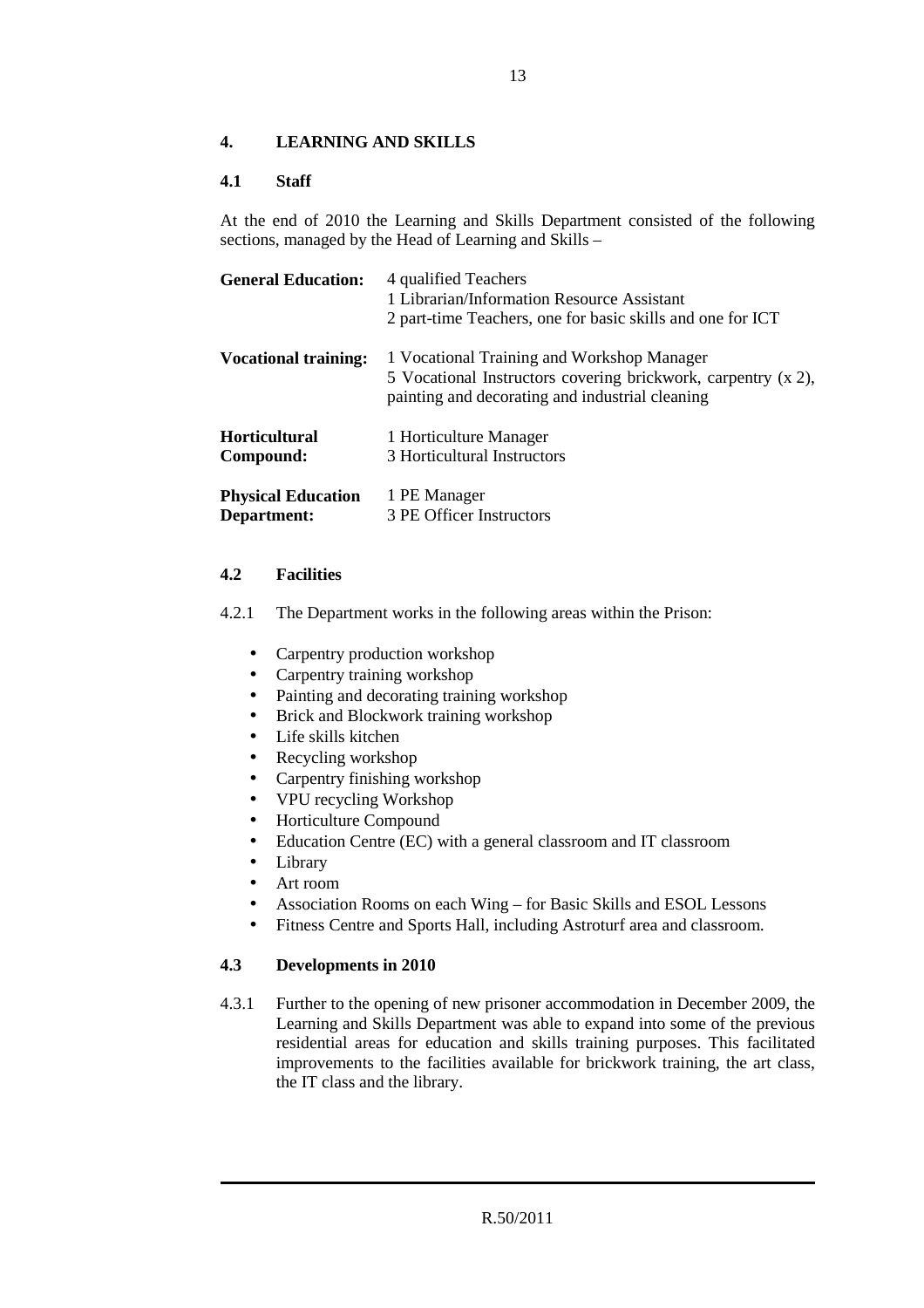- 4.3.2 The Fitness Centre has been open for one year, during which time the range of training equipment has been extended and air conditioning installed into the aerobic training area. The Sports Hall floor had to be re-laid twice during 2010 and was not available for use until December.
- 4.3.3 Close links have developed between the PE department and Health Care to provide an individualised, structured fitness support programme for those prisoners with particular needs; for example, those with heart conditions, weight problems and those who are recovering from operations or injury. Prisoners placed on such programmes are excluded from main stream activity but receive 3 referral group fitness sessions per week and one general sports session.
- 4.3.4 Some of the machinery in the carpentry production workshop was upgraded, enabling the workshop to cut materials to size and to extend the product range.
- 4.3.5 Some investment was also made in the horticultural compound where two large polytunnels and two small polytunnels were repaired and covered.
- 4.3.6 The prisoner IT Network was extended, with new servers being installed to support the Education Learning Platform, accessed on an intranet using biometric fingerprint readers. Most cells were fitted with the hardware to enable access to the intranet before Jersey moved to digital broadcasting in November 2010.

#### **4.4 Learning opportunities**

- 4.4.1 The core curriculum is accessible to all prisoners and consists of:
	- 1 Basic Skills lesson per week
	- 1 English as a second or other language (ESOL) lesson per week
	- I ICT lesson per week
	- Additional information and Computer Technology (ICT) lessons linked to training for the European Computer Driving Licence (ECDL)
	- 1 Open Learning tutorial per week for those on programmes
	- I Open Learning Group session (only available for L wing)
	- 1 Art lesson per week
	- 1 library session per week, plus one other for those engaged in learning programmes
	- 1 library extension session for those on open learning programmes
	- A programme, offered in rotation, of Level 1/2 vocational training in painting, carpentry and brickwork; each of these courses is of 6 weeks' duration and is full-time
	- Industrial Cleaning Training for all prisoners employed as cleaners in the Prison
	- 4 recreational, staff-supported, Fitness Centre sessions per week, and 3 recreational, staff-supported Sports Hall sessions per week
	- A fitness referral programme linked with Health Care those placed on this are not able to access main stream PE activities but receive 3 fitness and one general sports session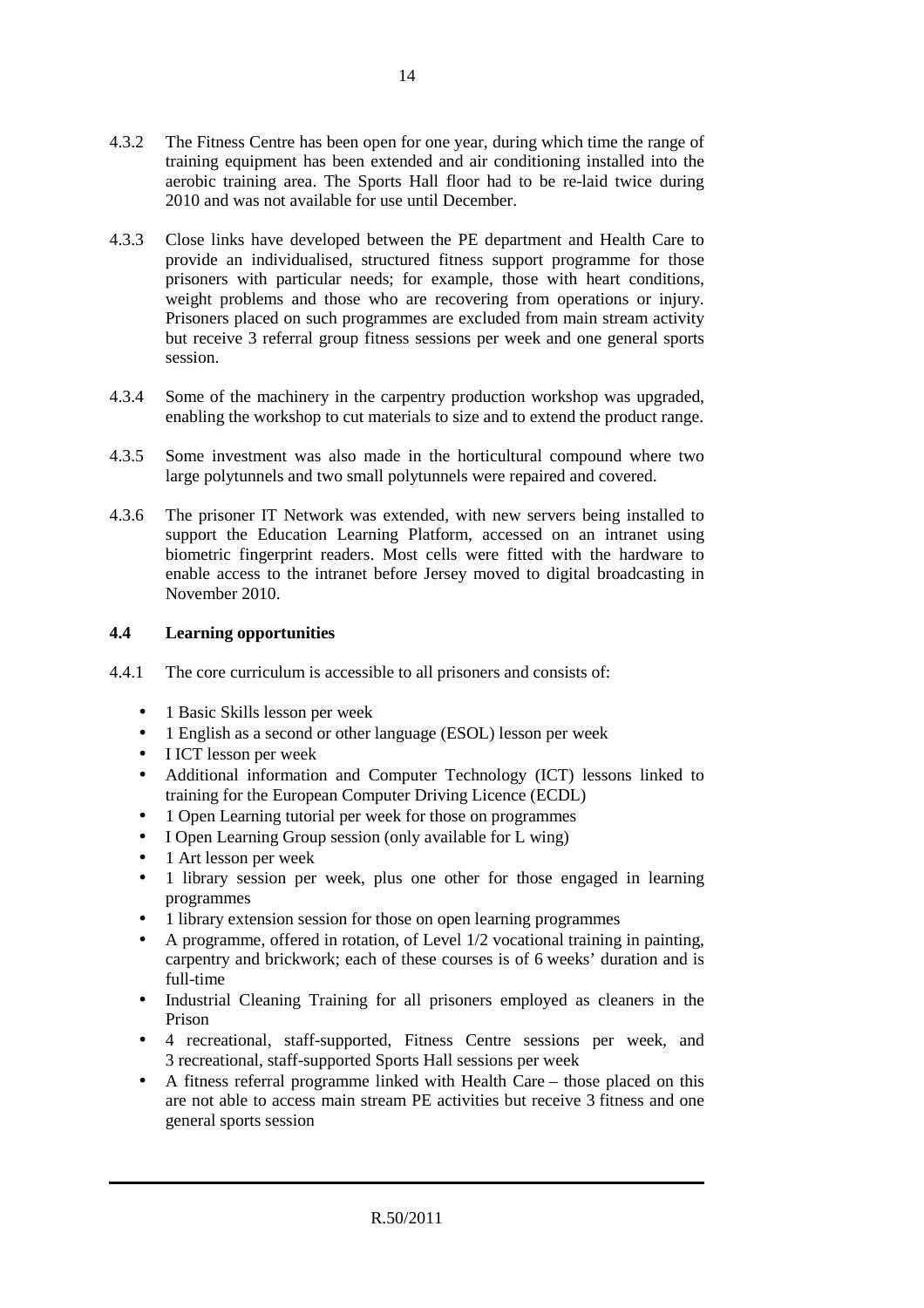- A programme, offered in rotation, of accredited sports courses in a variety of disciplines, some using Community Sports Development Officers, others linked to gaining vocational training qualifications.
- 4.4.2 The teaching of the basic skills of literacy, numeracy and ICT continued to be the main priority.
- 4.4.3 Two experts in adult learning from the Institute of Education reported very favourably on the work being done to embed basic skills into all of the courses and programmes in operation.
- 4.4.3 All new prisoners received an education induction interview within the first week of entering the Prison. These interviews link into the sentence planning process. All prisoners embarking on learning and skills programmes must complete a Target Skills assessment. The outcome of these assessments determines the level of support provided by the department to the individual during the course.
- 4.4.4 The Prison's second art exhibition was held in March at the Harbour Gallery. This has become an annual event, offering a showcase for prisoner artwork. It also exhibits some of the carpentry and horticultural products generated by prisoners working within the Learning and Skills Department. The department also displayed work at the West Show.
- 4.4.5 Several outside agencies were used to deliver courses: ACET provided a comprehensive package of courses on blood-borne viruses to all Wings and adapted course for the Young Offenders; the Youth Service provided monthly sessions to the Young Offenders; Brook provided monthly sessions on sexual health to the Young Offender and Female Wings; the Jersey Careers Service attended drop-in sessions during library lessons, according to need, throughout the year.
- 4.4.6 The opening of the Fitness Centre and Sports Hall has provided the opportunity to bring physical activity at the Prison up-to-date in terms of the ethos applied and the equipment used. This has been supplemented by vocational training courses for gym instructing and courses on promoting a healthy lifestyle. Other courses taught by the PE Department were: football coaching level 1, cricket coaching level 1, Olympic lifting, kettleball training and circuit training.
- 4.4.7 The Learning and Skills Department have accreditation with several examination boards, allowing the Prison to administer and invigilate a wide range of public examinations. Accreditation is in place for: Scottish Qualifications Authority, Central YMCA Qualifications (CYQ), Open College Network (OCN), the European Computer Driving Licence (ECDL), British Institute of Cleaning Science (BICS), Oxford, Cambridge and RSA Examinations (OCR) and Assessment and Qualifications Alliance (AQA).
- 4.4.8 The Library facility is accessible twice a week to all Wings on a fixed timetable; there were 3,671 visits from prisoners to the library and 5,116 books were borrowed.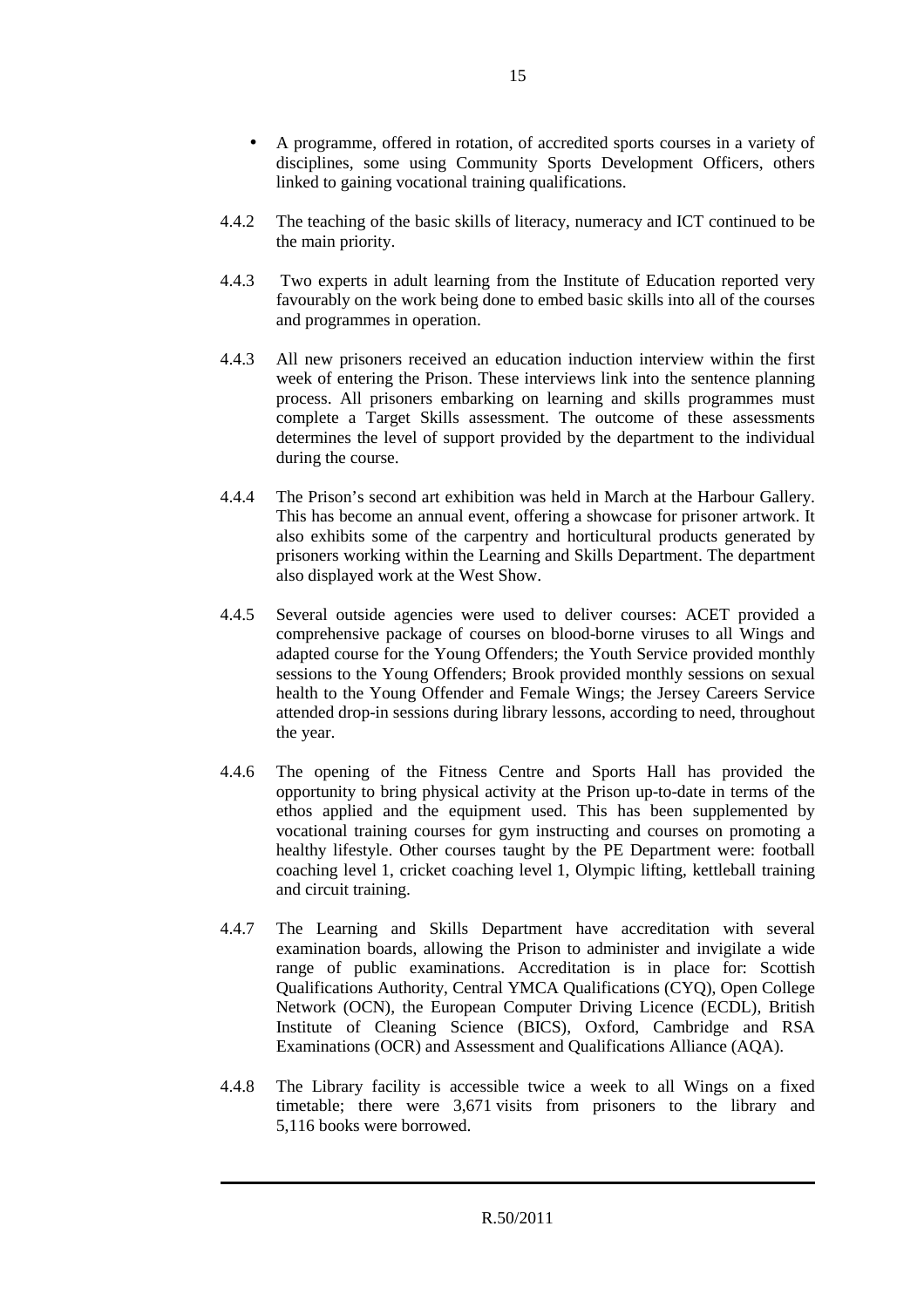- 4.4.9 Prisoners have been supported in a variety of Open Learning Options, ranging from Level 4 Open University Courses to those studying at Level 1. During 2010, 80% of the OU funding was received from Education, Sports and Culture grants, and 28 prisoners secured Prison Education Trust funding. A further 12 prisoners were engaged on Open University courses.
- 4.4.10 A range of courses continue to be offered to all prisoners on a rotational basis. Short courses have been provided in Art, Football, Cricket, Financial Management, and Healthy Eating.
- 4.4.11 The department has continued to support staff training by taking sessions on report-writing, returning to study and ICT support, especially for individuals working towards their ECDL qualification.

#### **4.5 Total numbers attending core education courses in 2010**

| I            |  |
|--------------|--|
| ۰.<br>v<br>× |  |

|           | <b>ICT</b> | <b>ECDL</b> | <b>ESOL</b> | <b>Basic Skills</b> |
|-----------|------------|-------------|-------------|---------------------|
| $Jan-10$  | $\theta$   |             | 28          | 26                  |
| $Feb-10$  | 24         | 0           | 28          | 18                  |
| $Mar-10$  | 24         | 1           | 28          | 18                  |
| Apr- $10$ | 27         | 1           | 24          | 21                  |
| $May-10$  | 16         | 0           | 21          | 34                  |
| $Jun-10$  | 11         | 5           | 25          | 31                  |
| $Jul-10$  | 9          | 5           | 25          | 31                  |
| Aug- $10$ | 28         | 3           | 28          | 26                  |
| $Sep-10$  | 24         | 8           | $\Omega$    | 36                  |
| $Oct-10$  | 13         | 14          | 28          | 36                  |
| $Nov-10$  | 14         | 15          | 29          | 43                  |
| $Dec-10$  | 14         | 12          | 29          | 36                  |

#### **4.6 Key Performance Indicators (KPIs) for Learning and Skills 2010**

4.6.1 The total figure represents the hours of taught vocational lessons and the hours spent in classes for: Basic Skills; ESOL; OCN courses in Art, Healthy Eating, Home Finances, ICT, Spanish; ECDL; Physical Education lessons in CYQ gym Instruction; sports coaching courses in strength and conditioning, football, cricket, volleyball, table-tennis; life skills cooking; Library; Open Learning support for a wide variety of courses including the Open University; outside agency courses from ACET, Brook and the Careers Service.

|                      | Target | Delivered |
|----------------------|--------|-----------|
| Certificates Awarded | 440    | 1 1 1 2   |
| Development Hours    | 35,000 | 39.326    |

#### **4.7 Examination Results for 2010**

See Annex B.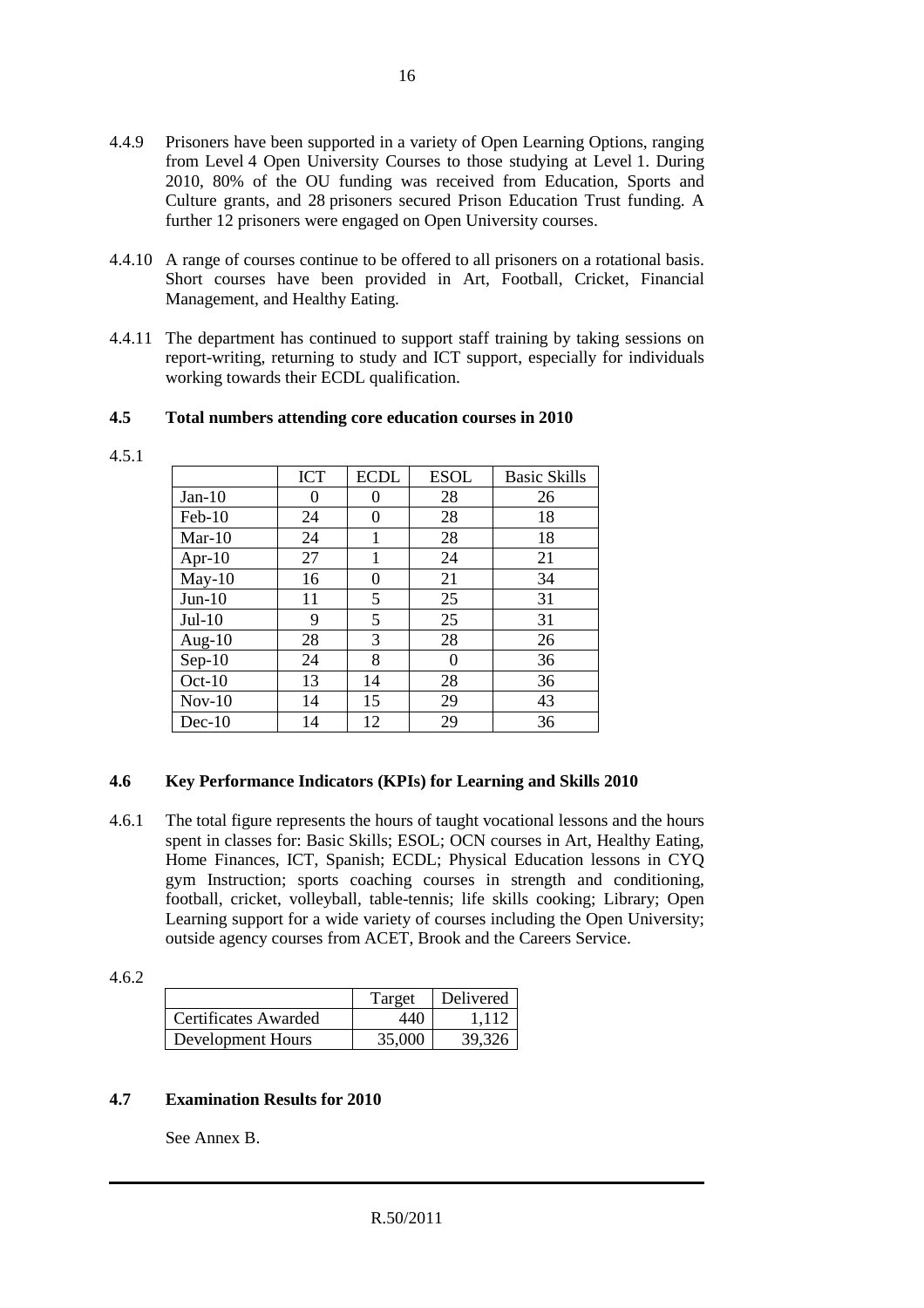# **4.8 Education and Skills Training Staff Development**

- 5 staff from the Learning and Skills department completed the Preparing to Teach in the Lifelong Learning Sector (PTLLS) Certificate taught by Highlands College.
- 7 staff from the Learning and Skills department completed the City and Guilds Assessor course taught by Highlands College.
- The Deputy Head of Learning and Skills completed the National Professional Qualification for Headship (on-Island).
- The ESOL teacher completed the Diploma for Teaching in the Lifelong Learning Sector and received QTLS status (Qualified Teacher of Learning and Skills).
- The Library Officer completed Arts Award training (locally).
- Some of the teaching staff had the opportunity to attend courses offered to teachers working for ESC; this has included critical skills training and selected courses dealing with strategies for teaching those with Special Needs.
- A strong link with Highlands College has enabled the vocational training staff at Highlands to provide regular informal support for the Prison instructors. The Quality Assurance Administrator at Highlands provides formalised support for the City and Guilds courses.

# **4.9 Work-related Learning**

4.9.1 The opportunities for work-related learning were extended with the introduction of National Vocational Qualifications in the kitchen.

# **4.10 Employment**

- 4.10.1 The carpentry workshop produced a range of garden furniture products, sold mainly to other States Departments. The workshop also supported a number of community projects in schools.
- 4.10.2 The output from the horticultural unit was slightly down from that in 2009. This was largely due to the inclement weather at the beginning of the year: rain and storm damage, followed by extreme cold. A combination of weather damage and staff absence at key times meant that the unit did not compete in any of the agricultural shows. The unit continued to occupy up to 22 prisoners.
- 4.10.3 The arrangement with Transport and Technical Services to run the recycling workshop was extended and a formal service agreement put in place. The main source of employment is the dismantling, sorting and recycling of electrical items and computers.
- 4.10.4 Additional opportunities for work are provided by the spaces that occur from running full-time vocational training courses – these are active throughout the year, taking some prisoners temporarily out of work, allowing others without work to take their place. Training courses in brickwork, carpentry, and painting run for 6 weeks in length, full-time, and are accredited by City and Guilds.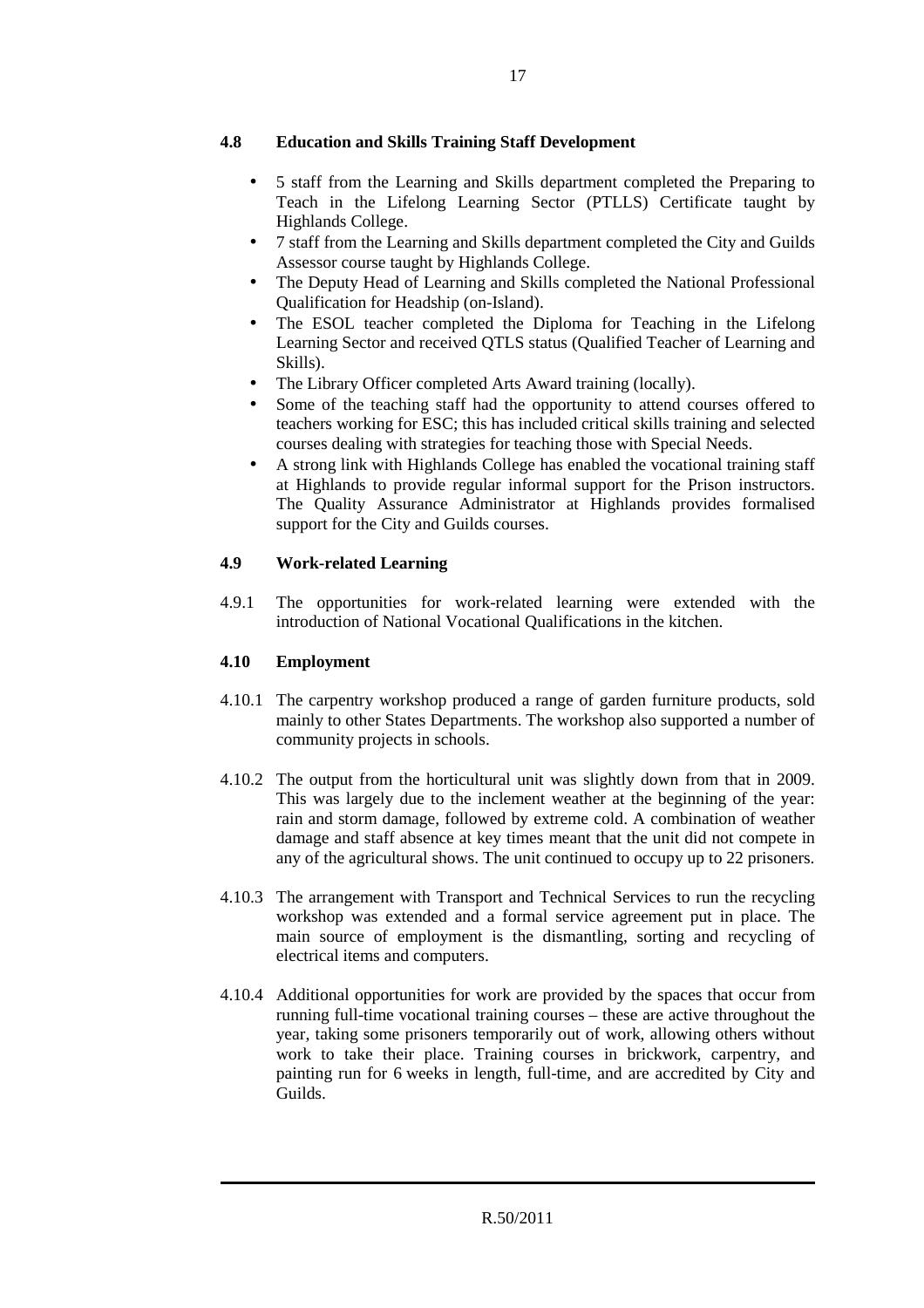4.10.5 The numbers shown in Table 4.11.1 below show the numbers of prisoner jobs available by Wing. Figures have not been entered for licensed workers and those in the Labour Pool, as these undergo regular changes. The average rate of employment for all those wishing to work in 2010 was between 75% and 85%. For convicted prisoners the figure was between 85% and 95%.

#### **4.11 Employment availability by Wing**

4.11.1 The Table below details the work opportunities available to each Wing.

| <b>Wing</b>   | Wing<br>cleaning | Off-<br>Wing | <b>Other</b><br><b>Wing</b> | Compound<br>work | <b>Recycling</b><br>workshop | Carpentry<br>workshop | <b>Kitchen</b> |
|---------------|------------------|--------------|-----------------------------|------------------|------------------------------|-----------------------|----------------|
|               |                  | cleaning     | work                        |                  |                              |                       |                |
| H             | 3                |              | 3                           |                  | 8                            |                       |                |
|               | 6                | 3            | 13                          |                  | 12                           |                       |                |
| YOI           | $\overline{4}$   |              | 2                           |                  |                              |                       |                |
| $K1$ and $K2$ | $\overline{4}$   | 6            | 1                           |                  |                              |                       |                |
| $L1$ and $L2$ | $\tau$           |              | 6                           | $15 - 25$        |                              | 10                    | 20             |
| Total         | 24               | 11           | 25                          | $15 - 22$        | 20                           | 10                    | 20             |

\* Other Wing-based work includes a laundry and servery for each area; in addition J Wing has tea-pack assembly and pot-washing work available to the Wing

#### **5. STAFF TRAINING AND DEVELOPMENT**

#### **5.1 Staff Appraisal System**

The States Performance Related Assessment (PRA) policy is now well established and the level of compliance for 2010 was over 95%.

#### **5.2 Staff Training Hours**

5.2.1

| 2006         | 2007 | 2008 | 2009 | 2010            |
|--------------|------|------|------|-----------------|
| د م<br>ر _ ر | ∩۵ς  | 048  |      | $\sqrt{2}$<br>ч |

 In addition to the above, 60 hours' training was delivered to a new recruit in 2010.

5.2.2 Seven operational managers from the Prison commenced the Modern Manager Development Programme, 5 at level 3 and 2 at level 5.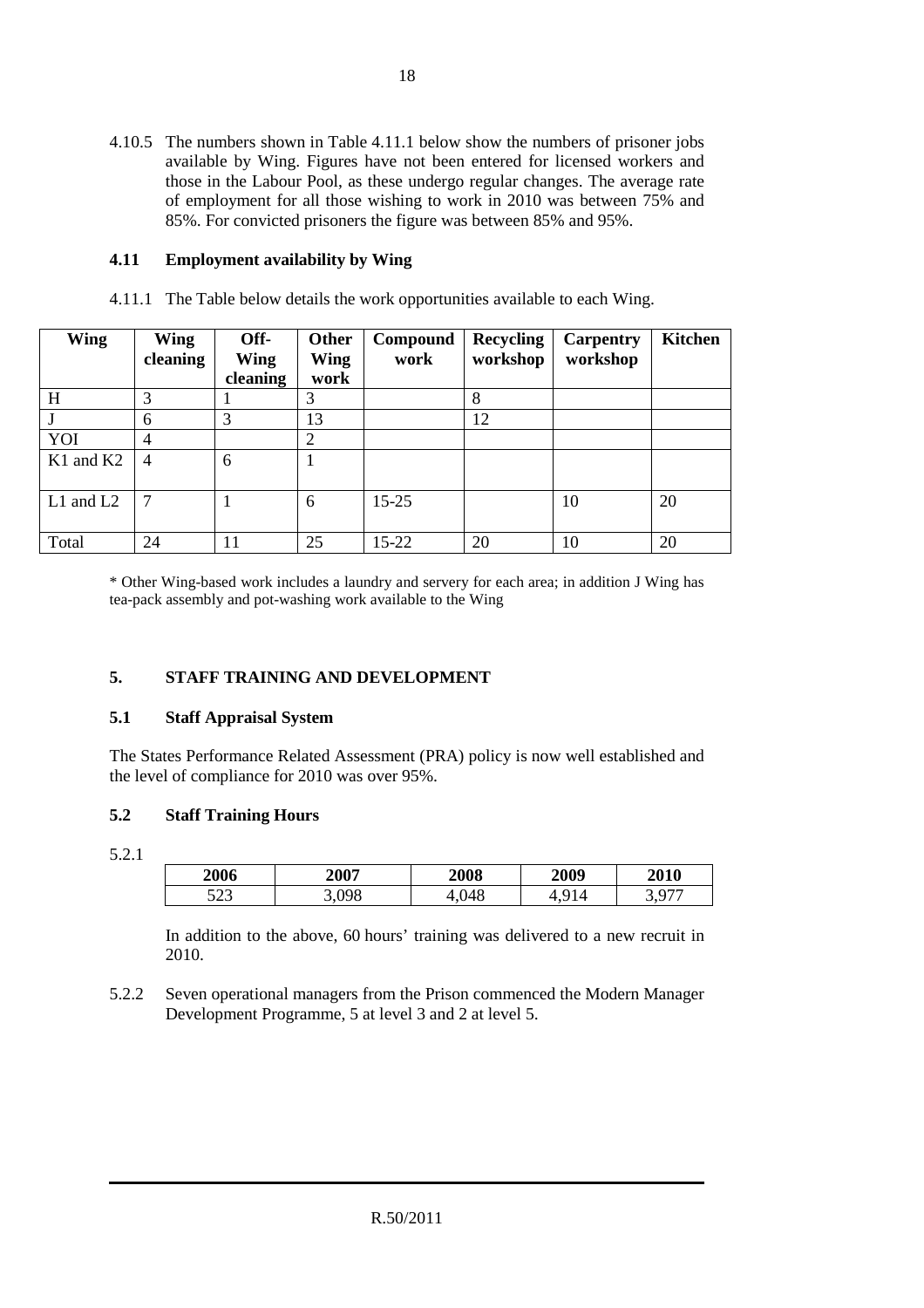#### **6. HEALTHCARE**

#### **6.1 Developments in Healthcare Provision/Requirements for 2010**

- The visiting G.P.s have reviewed prescribing practice to ensure that drug distribution is kept as low as possible.
- Hospital referrals are deferred whenever possible until the prisoner's release from Prison.
- The figures for alcohol detox were similar to 2009 at 27. However, it is significant to note that the number of drug detoxes doubled from 34 in 2009 to 68 in 2010.
- We continued to promote and develop the nurse-led clinics and this reduced the numbers of prisoner G.P. appointments by approximately one third. These clinics are primarily health improvement clinics, which include – blood-borne viruses, sexually-acquired infections, smoke cessation and physical health checks.
- There was a 21% increase in reception health screen interviews.
- There was an increase in the number of prisoners receiving treatment from the physiotherapist. This service was provided on site by H&SS, preventing the need for the vast majority of physiotherapy referrals to be escorted to the General Hospital.
- A special "PE Referral System" was introduced. The PE manager provided a good service to prisoners who were either recovering from injury or were not fit enough to attend the mainstream gym sessions.

#### **6.2 Healthcare Clinics**

6.2.1 G.P. Clinics



**GP Clinics**

6.2.2 The introduction of more nurse-led clinics did result in a reduction in G.P. consultations in 2010 (as predicted in the 2009 Annual Report).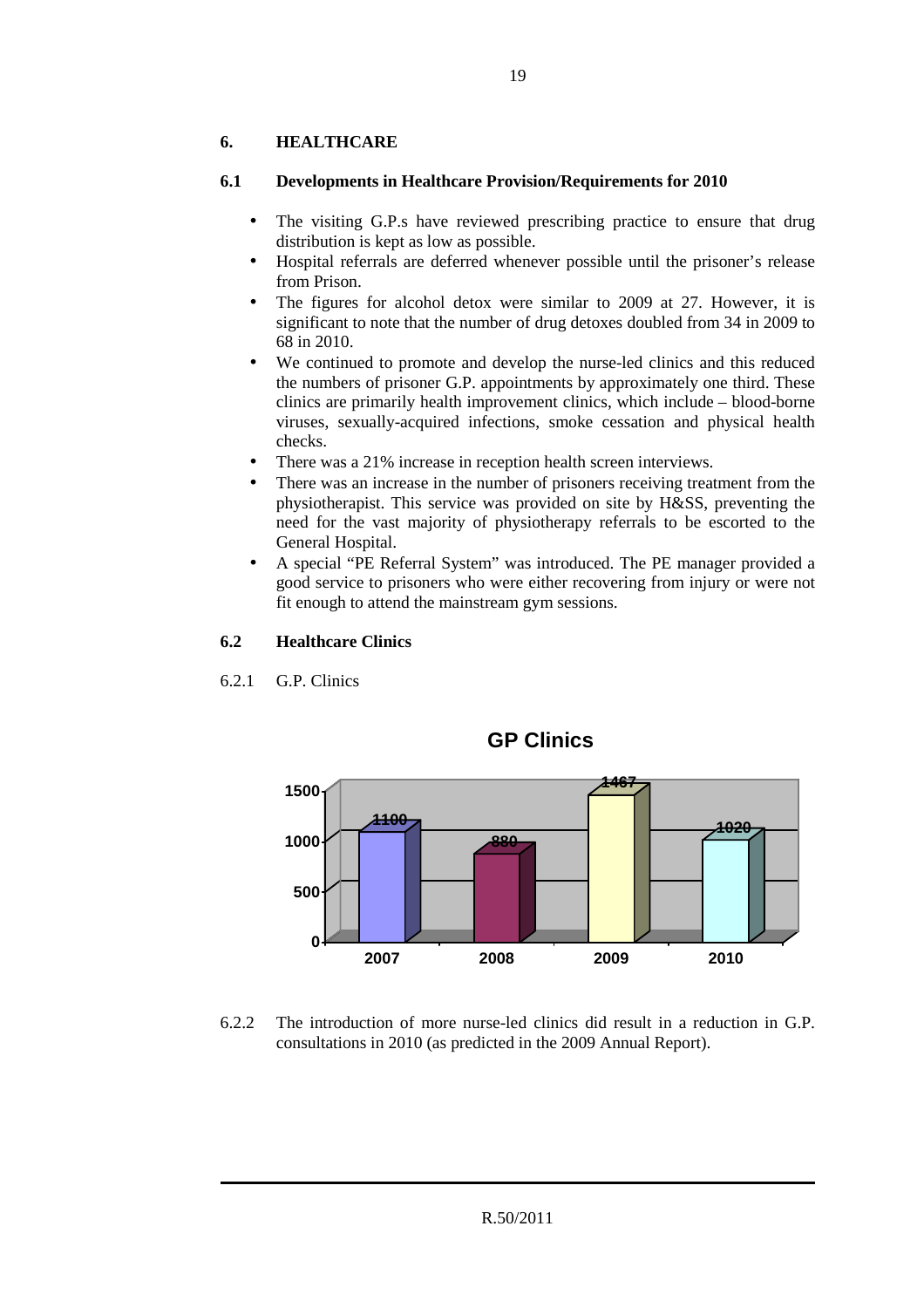

# **Psychiatrist Appointments**

#### 6.2.4 Dentist appointments

**Prisoners seen by Dentist**



6.2.5 The dentist visits routinely once a week, but the demand for this service is such that it is sometimes necessary to book a second session.

6.2.6 Alcohol and Drug Detoxification Programmes



## **Alcohol/Drug Detox**

6.2.7 The number of alcohol detoxes was similar to 2009, but drug detoxes required in 2010 was double the number required in 2009.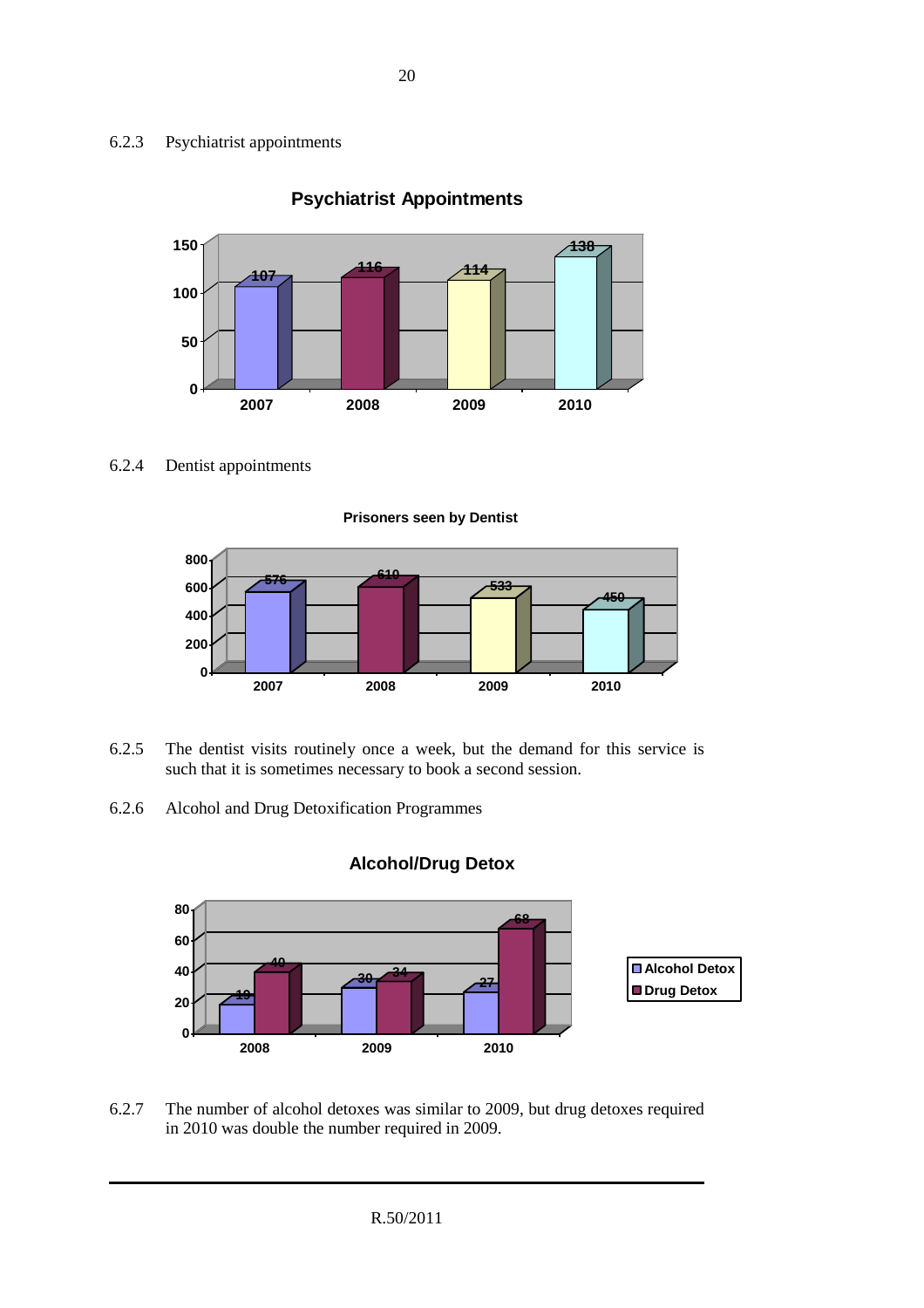#### **7. PSYCHOLOGY AND SAFER CUSTODY**

#### **7.1 Overview**

- 7.1.1 The Principal Psychologist's areas of responsibility were extended during the year to include the Healthcare Department and the Drug and Alcohol Team.
- 7.1.2 The psychology team completed risk assessments on all prisoners referred to the Temporary Release Panel.
- 7.1.3 During 2010 the Principal Psychologist also became increasingly involved in the Jersey Multi-Agency Public Protection Assessment process, attending approximately half the convened multi-agency meetings.
- 7.1.4 Two Aggression Control Training group-work programmes, co-facilitated by the seconded Probation Officer, were delivered.
- 7.1.5 One prisoner was transferred to England to complete an accredited sex offender treatment group-work programme. Several others were assessed but were deemed a low risk; their release date was too close to complete a programme or H.M.P.S. in the U.K. was unable to offer places on programmes.
- 7.1.6 The department contributes to the delivery of staff training and awareness. The Principal Psychologist undertakes counselling and support work with staff referred by Human Resources, senior management or self-referral.
- 7.1.7 The department, supported by the Safer Custody Officer, was instrumental in reviewing the Prison's suicide/deliberate self-harm procedures and a new system was approved and launched. The psychologist and assistant attended Skills-based Training on Risk Management (STORM), organised by Mental Health services to inform best practice with regard to managing suicide and deliberate self-harm risk.
- 7.1.8 The Principal Psychologist delivered training in the HCR-20 Violence Risk Assessment Scheme to staff within the prison and the Probation Service. This instrument is now used routinely in the assessment of violent prisoners.
- 7.1.9 The Principal Psychologist also arranged staff awareness training on responding to the needs of those the autistic spectrum in association with Autism Jersey.

#### **7.2 2010 Statistics**

| Release on Temporary Licence   | Sentence Plan | Induction Interviews |
|--------------------------------|---------------|----------------------|
| <b>Risk Assessment Reports</b> | Contributions | (March to December)  |
| 102                            | -207          | 130                  |

7.2.1 During 2010, 686 one-to-one interventions were delivered to prisoners.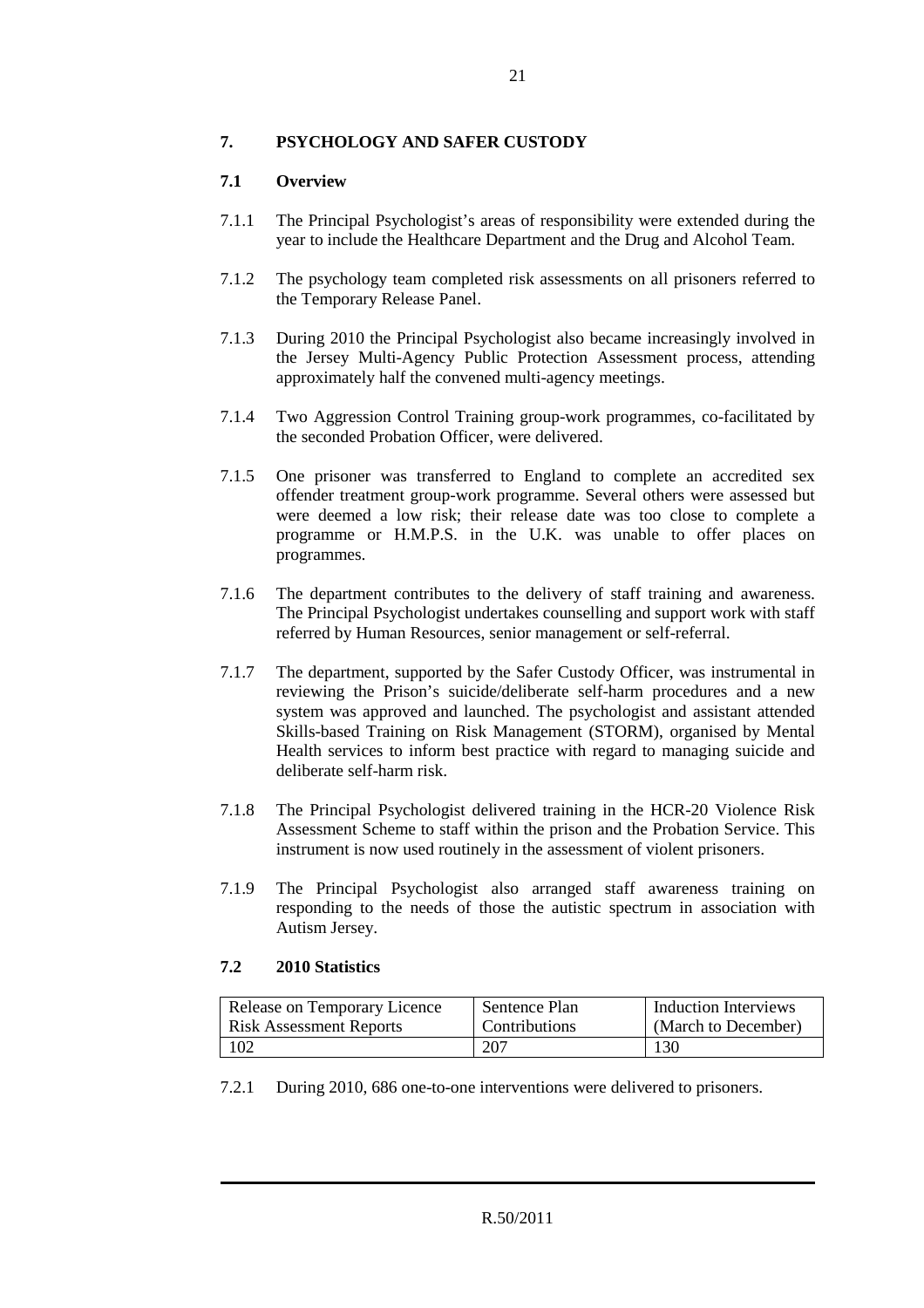#### **7.3 Safer Custody Statistics**

7.3.1 183 reports were submitted to the Safer Custody Officer (SCO) during the year. 52 of these were Bullying Information Reports and 59 were Security Information Reports. 48 anti-bullying investigations were carried out.

#### **7.4 Self Harm**

- 7.4.1 82 referrals were made to the SCO related to prisoners at risk of self-harm.
- 7.4.2



#### **8. DRUG AND ALCOHOL PRISON SERVICES (DAPS) TEAM**

#### **8.1 Overview**

- 8.1.1 The Drug and Alcohol Service Manager left the Prison Service in September 2010 and management of the department became the responsibility of the Principal Psychologist.
- 8.1.2 The DAPS team assessed all new admissions in 2010 and offered appropriate support and interventions to those prisoners most at need, on reception, during sentence and in preparation for release from custody.
- 8.1.3 This has been delivered through both group-work and one-to-one interventions.
- 8.1.4 Both drug and alcohol counsellors were involved in delivery of the 'Prison Me? – No Way!' initiative in schools and excellent feedback was received regarding their input.
- 8.1.5 Both drug and alcohol counsellors are working towards accreditation with the British Association of Counsellors and Psychotherapists (BACP) and receive appropriate external professional supervision in this respect.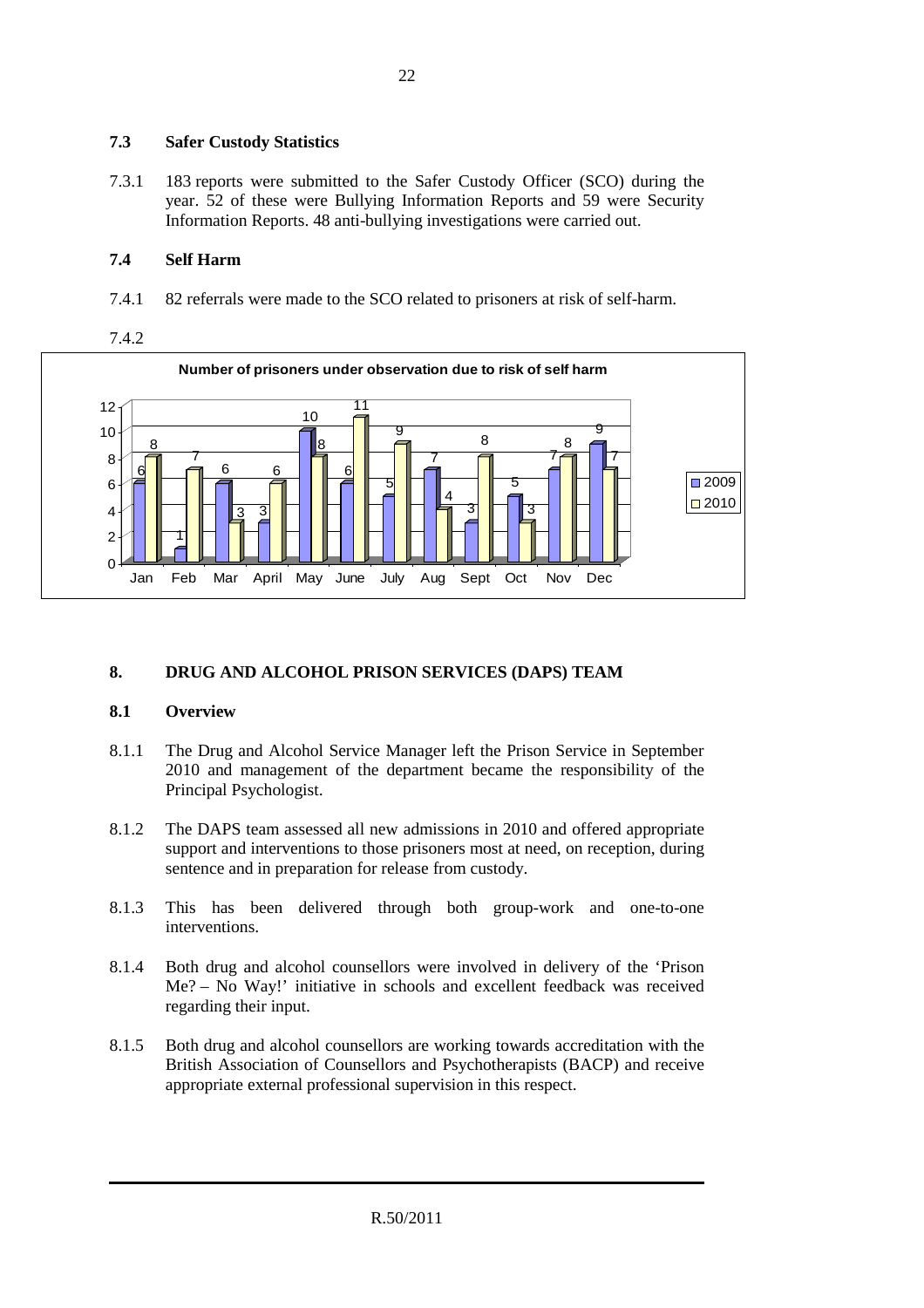8.1.6 In addition to one-to-one work, 3 courses for specific needs were offered; Drug and Alcohol Awareness, Relapse Prevention and the Alcohol Study Group.



#### **8.2 Total of One-to-One Interventions in 2010**

#### **8.3 Total of Prisoners attending Group Interventions in 2010**

\* The above were delivered to 5 Alcohol Study Groups, one Drug and Alcohol Course and 2 Relapse Prevention courses.

8.3.1 From the population at the end of the year (186 prisoners) 124 prisoners were on the DAPS team caseload. All YOIs had engaged on one-to-one and group work. Of the 17 female prisoners, DAPS worked on a one-to-one basis with 12, the remaining 5 did not have a drug or alcohol problem.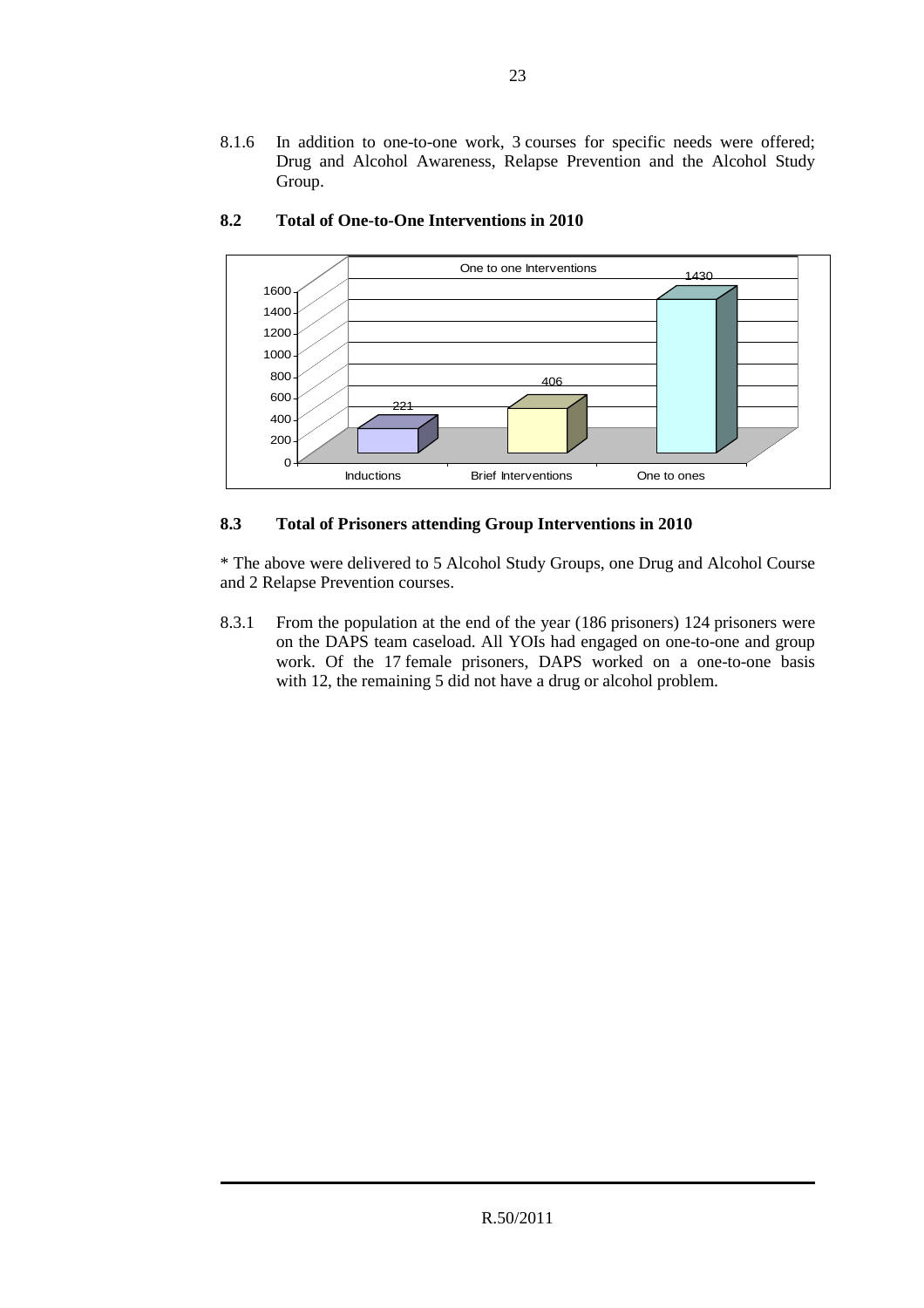#### **ANNEX A**

| <b>OFFENCE AGAINST</b><br><b>PRISON RULE 80</b>                                                                                                                                                                                              | <b>Number</b>           | <b>Dismissed</b>        | Loss of<br><b>Association</b> | <b>Cellular</b><br>Confinement | <b>Caution</b>   | Loss of<br>privileges   | Loss of<br><b>Earnings</b> | Referral<br>to<br><b>Police</b> |
|----------------------------------------------------------------------------------------------------------------------------------------------------------------------------------------------------------------------------------------------|-------------------------|-------------------------|-------------------------------|--------------------------------|------------------|-------------------------|----------------------------|---------------------------------|
| 1<br><b>Commits any assault</b>                                                                                                                                                                                                              | 19                      | $\mathbf{3}$            | $\overline{\mathbf{4}}$       | 12                             |                  | $\mathbf{3}$            |                            |                                 |
| 5<br>Fights with any person                                                                                                                                                                                                                  | 18                      | $\overline{\mathbf{4}}$ | 10                            | $\overline{2}$                 | $\overline{2}$   | $\boldsymbol{2}$        |                            |                                 |
| 6<br><b>Intentionally endangers</b><br>the health or safety of<br>others or by the<br>prisoner's conduct,<br>recklessly endangers such<br>health or safety                                                                                   | 17                      | $\overline{\mathbf{4}}$ | 6                             | 3                              | $\boldsymbol{2}$ | $\boldsymbol{2}$        |                            |                                 |
| 7<br>intentionally obstructs an<br>officer in the execution of<br>the officer's duty or any<br>person, other than a<br>prisoner, who is at the<br>prison for the purpose of<br>working there, in the<br>performance of that<br>person's work | 6                       | $\mathbf{1}$            | 1                             | 4                              |                  |                         |                            | $\mathbf{1}$                    |
| 9 Fails<br>(b) to comply with any<br>condition upon which the<br>prisoner is so temporarily<br>released                                                                                                                                      | $\overline{\mathbf{4}}$ |                         | $\mathbf{1}$                  | $\mathbf{1}$                   |                  | $\overline{\mathbf{4}}$ |                            |                                 |
| 10 Has<br>(a) in the prisoner's<br>possession, or concealed<br>about the prisoner's body<br>or in any body orifice,<br>any article or substance<br>which the prisoner is not<br>authorized to have                                           | 99                      | 17                      | 43                            | 24                             | $\overline{2}$   | 4                       | $\boldsymbol{9}$           | 5                               |
| (b) in the prisoner's<br>possession, whilst in a<br>particular part of the<br>prison, any article or<br>substance which the<br>prisoner is not authorized<br>to have in that part of the<br>prison                                           | 5                       | $\overline{2}$          | $\boldsymbol{2}$              | 1                              |                  |                         |                            |                                 |
| 13<br><b>Takes improperly any</b><br>article belonging to<br>another person or to the<br>prison                                                                                                                                              | $\boldsymbol{2}$        | 1                       | 1                             |                                |                  |                         |                            |                                 |
| 15<br>Destroys or damages any<br>part of the prison or any<br>other property other than<br>the prisoner's own                                                                                                                                | 29                      | 6                       | 6                             | 6                              | 5                | $\mathbf{1}$            | 5                          |                                 |
| 18<br><b>Absents himself or</b><br>herself from any place<br>where the prisoner is<br>required to be or is<br>present at any place<br>where the prisoner is not<br>authorized to be                                                          | $\overline{7}$          |                         | 5                             |                                | $\overline{2}$   |                         |                            |                                 |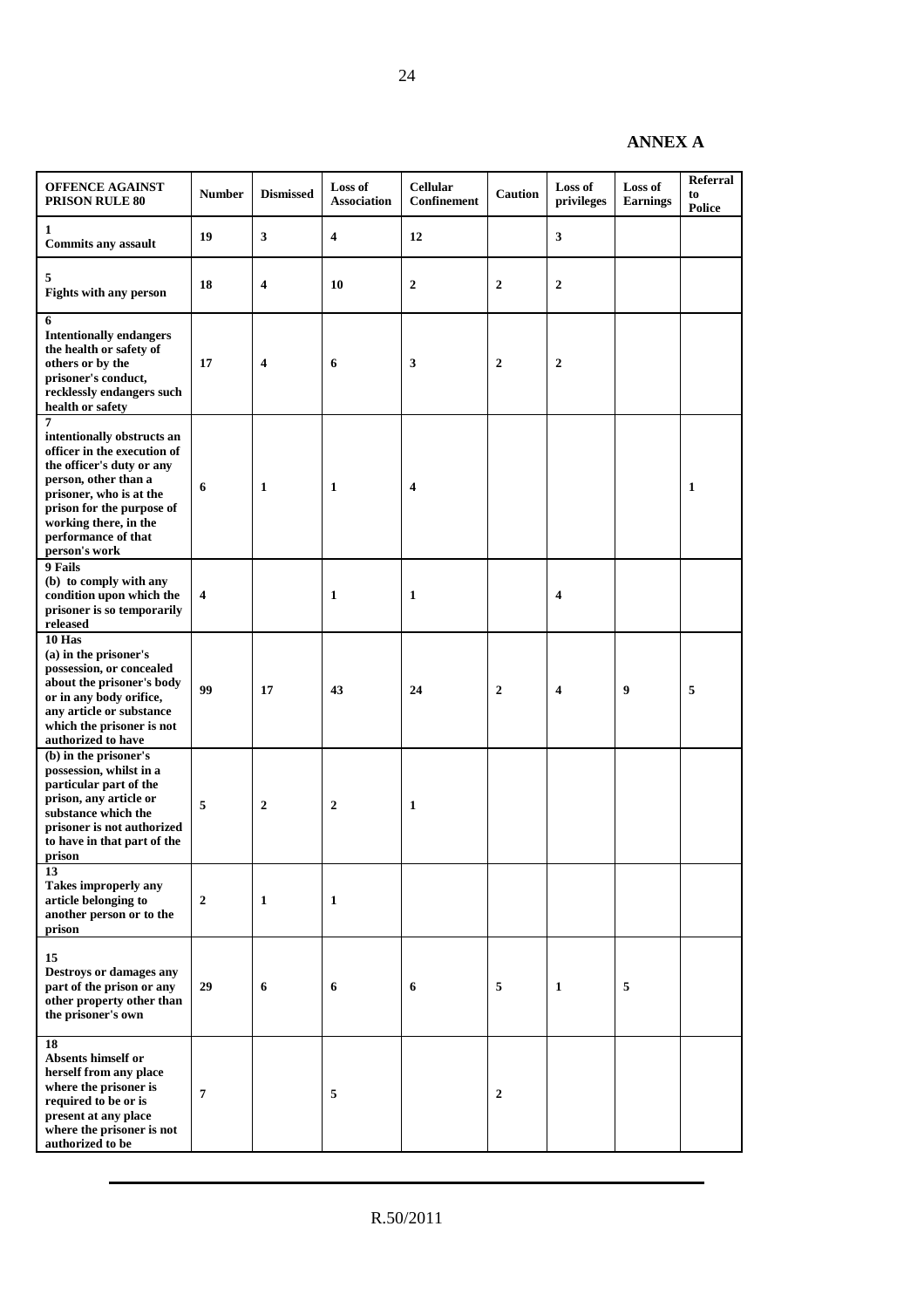| <b>OFFENCE AGAINST</b><br><b>PRISON RULE 80</b>                                                                                                                                                                                                                                       | <b>Number</b>  | <b>Dismissed</b> | Loss of<br><b>Association</b> | <b>Cellular</b><br>Confinement | <b>Caution</b> | Loss of<br>privileges | Loss of<br><b>Earnings</b> | Referral<br>to<br><b>Police</b> |
|---------------------------------------------------------------------------------------------------------------------------------------------------------------------------------------------------------------------------------------------------------------------------------------|----------------|------------------|-------------------------------|--------------------------------|----------------|-----------------------|----------------------------|---------------------------------|
| 19<br>Is disrespectful to any<br>officer or any person,<br>other than a prisoner,<br>who is at the prison for<br>the purpose of working<br>there or who is visiting<br>the prison                                                                                                     | 5              | $\overline{2}$   | $\mathbf{2}$                  |                                |                |                       | $\mathbf{1}$               |                                 |
| 20<br>Uses threatening, abusive<br>or insulting words or<br>behaviour                                                                                                                                                                                                                 | 82             | $\overline{2}$   | 44                            | 8                              | 6              | 18                    | $\overline{\mathbf{4}}$    |                                 |
| 21<br>Intentionally fails to<br>work properly or, being<br>required to work, refuses<br>to do so                                                                                                                                                                                      | 9              | $\overline{2}$   | 1                             | $\mathbf{1}$                   | 5              |                       |                            |                                 |
| 22<br>Disobeys any lawful<br>order                                                                                                                                                                                                                                                    | 45             | 7                | $\overline{7}$                | 24                             | 6              |                       | $\mathbf{1}$               |                                 |
| 23<br>Disobeys or fails to<br>comply with any rule or<br>direction applying to a<br>prisoner                                                                                                                                                                                          | 23             | $\sqrt{5}$       | $\overline{\mathbf{7}}$       | $\overline{2}$                 | $\overline{7}$ |                       | $\overline{2}$             |                                 |
| 24<br>(b) receives, without the<br>consent of an officer, any<br>other article during the<br>course of a visit (not<br>being a visit by a legal<br>adviser)                                                                                                                           | 1              |                  |                               |                                |                |                       |                            | $\mathbf{1}$                    |
| $\overline{25}$<br>Consumes, takes, injects,<br>ingests or otherwise<br>administers to himself or<br>herself any substance<br>which is a prohibited<br>article or fails to prevent<br>the administration, in any<br>manner, of such a<br>substance to him or her<br>by another person | $\overline{2}$ | $\mathbf{1}$     |                               | 1                              |                |                       |                            |                                 |
| 28<br>Commits any indecent or<br>obscene act                                                                                                                                                                                                                                          | $\overline{2}$ |                  |                               |                                | $\overline{2}$ |                       |                            |                                 |
| 30<br>Attempts to commit,<br>incites another prisoner<br>to commit, or assists<br>another prisoner to<br>commit or to attempt to<br>commit, any of the<br>foregoing breaches                                                                                                          | $\overline{2}$ | $\overline{2}$   |                               |                                |                |                       |                            |                                 |